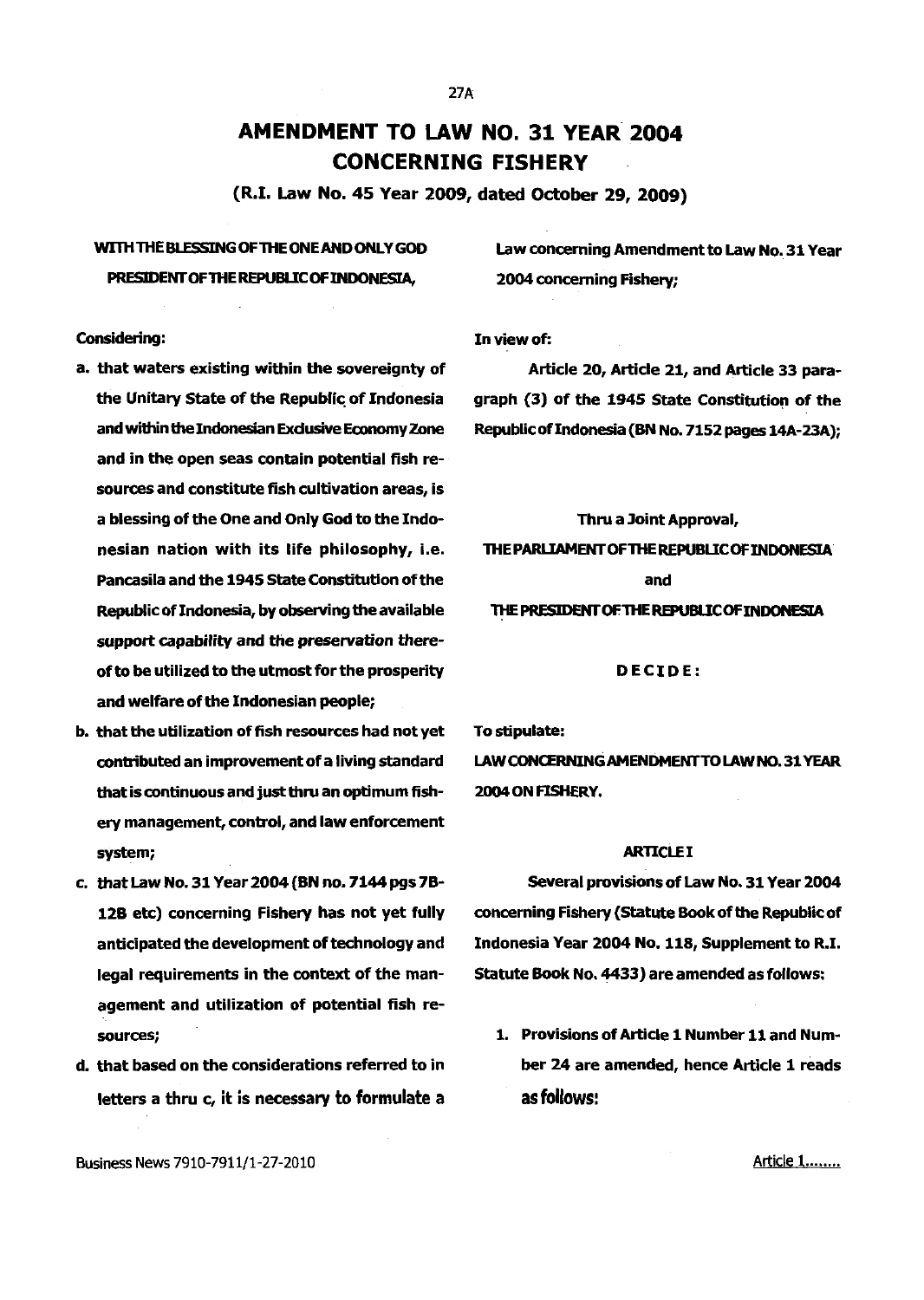#### Article 1

In this Law, what is meant by:

- 1. Fishery is an activity related with the management and utilization of fish resources and its environment from pre-production, production, processing up to its marketing performed in a fishery business system.
- 2. Fish resources are potentials of all kinds of fish.
- 3. Fish resource environment is waters where fish resources, including biota and surrounding natural factors live.
- 4. Fish is all kind of organisms where all or a part of its life cycle is in water environment.
- 5. Fish catching is an activity to take uncultivated fish from waters by using any means or methods, including activities using ships to load, transport, store, cool, handle, process, and/or preserve it.
- 6. Cultivation offish are activities to raise, grow, and/or breed fish and to harvest its products in a controlled environment, induding activities using ships to load, transport, store, cool, handle, process, and/or preserve it.
- 7. Fishery management is all efforts, including integrated processes in the collection of information, analysis, planning, consultation, decision making, allocation of fish resources, and the implementation and enforcement of legislations in the field of fishery, exercised by the Government or other authorities directed to achieve a continuous productive water bio-resources and agreed-upon objectives.
- 8. Conservation of fish resources is all efforts on the protection, conservation, and utilization of fish resources, including the ecosystem, types, and genetic to ensure the existence, availability, and continuity by continuously maintaining and improving the value of the quality and variety of fish resources.
- 9. Fishing ship is a ship, boat, or other floating means used to catch fish, to support fish catching operations, fish cultivation, fish transportation, fish processing, training on fishery, and fishery research/ exploration.
- 10. Fisherman is a person whose way of living is fish catching.
- 11. Minor fisherman is a person whose way of living is fish catching to meet his daily living requirements using a fishing ship with a weight of not more than five (5) gross ton  $(GT)$ .
- 12. Fish Cultivator is a person whose way of living is in the field of fish cultivation.
- 13. Minor Fish Cultivator is a person whose way of living is in the field of fish cultivation to meet his daily requirements.
- 14. Any person means any individual or corporation.
- 15. Corporation is a group of organized persons and/or assets either.in the form of a legal entity or not.
- 16. Fishery Business Permit Letter, hereinafter referred to as SIUP (=Surat Izin Usaha Perikanan), is a written permit obliged to be possessed by' fishery companies to carry out

Business News 7910-7911/1-27-2010

fishery ......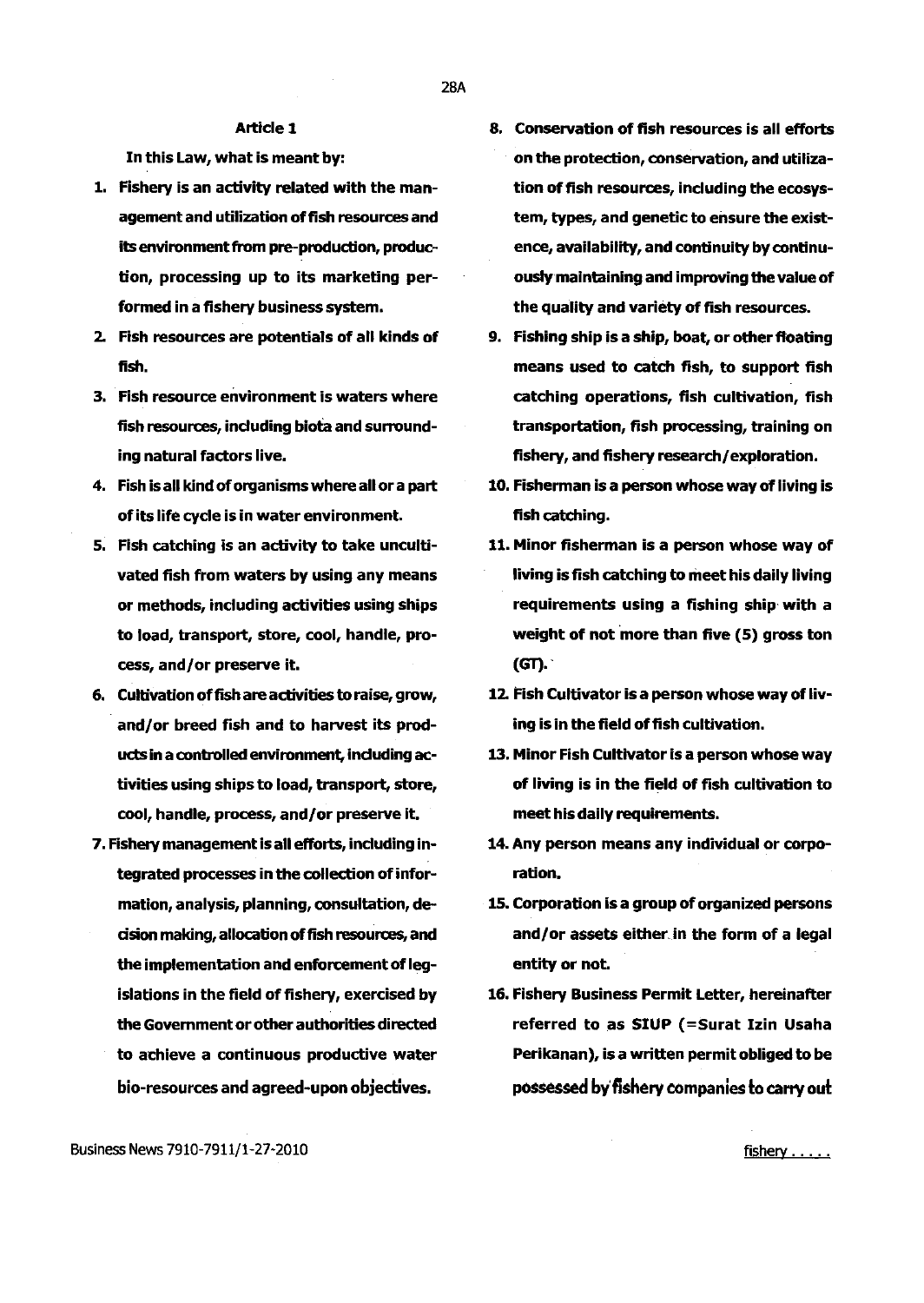fishery business by using the production means stated in the permit.

- 17. Fish Catching Permit Letter, hereinafter referred to as SIPI ( $=$  Surat Izin Penangkapan Ikan), is a written permit obliged to be possessed by every fishing ship to perform fish catching constituting an inseparable part of aSIUP.
- 18. Fishing Ship Permit Letter, hereinafter referred to as SIKPI (=Surat Izin Kapal Penangkap Ikan), is a written permit obliged to be possessed by every fishing ship to perform the transportation of fish.
- 19. Indonesian territorial sea is a sea lane with a width of 12 (twelve) nautical miles measured from the Indonesian archipelago base line.
- 20. Indonesian waters is the Indonesian territorial seas with the archipelagic waters and inland waters.
- 21. Indonesian Exdusive Economy Zone, hereinafter referred to as ZEEI {Zona Ekonomi Eksklusiflndonesia), is a lane outside of and bordering with the Indonesian territorial seas, stipulated based on prevailing Law on Indonesian waters covering the sea bottom, land underneath, and air above it with an outermost border as of 200 (two hundred} nautical miles measured from the base line of the Indonesian territorial seas.
- 22 Open seas is part of the sea not included in ZEEI, Indonesian territorial seas, Indonesian archipelago waters, and Indonesian inland waters.
- 23. Fishing ports are places consisting of land and waters around it with certain borders used as places for Government activities and activities of fishery business system utilized for fishing ships to dock, harbor, and/or load and unload fish, equipped with shipping safety facilities and fishery supporting activities.
- 24. Minister is the minister in charge of fishery.
- 25. Government is the Central Government.
- 26. Regional Government is the governments of provinces and/or governments of regency/ municipality.
- 2. Provisions of Article 2 are amended, hence Article 2 reads as follows:

#### Article 2

Management of fishery shall be performed based on the principles of:

- a. benefit;
- b. justice;
- c. togetherness;
- d. partnership;
- e. independency;
- f. even distribution;
- g. integrity;
- h. transparency;
- i. efficiency;
- j. perpetual preservation; and
- k. continuous development.
- 3. Provisions of Article 7 are amended, hence Article 7 reads as follows:

Business News 7910-7911/1-27-2010

Article 7 . . . . . .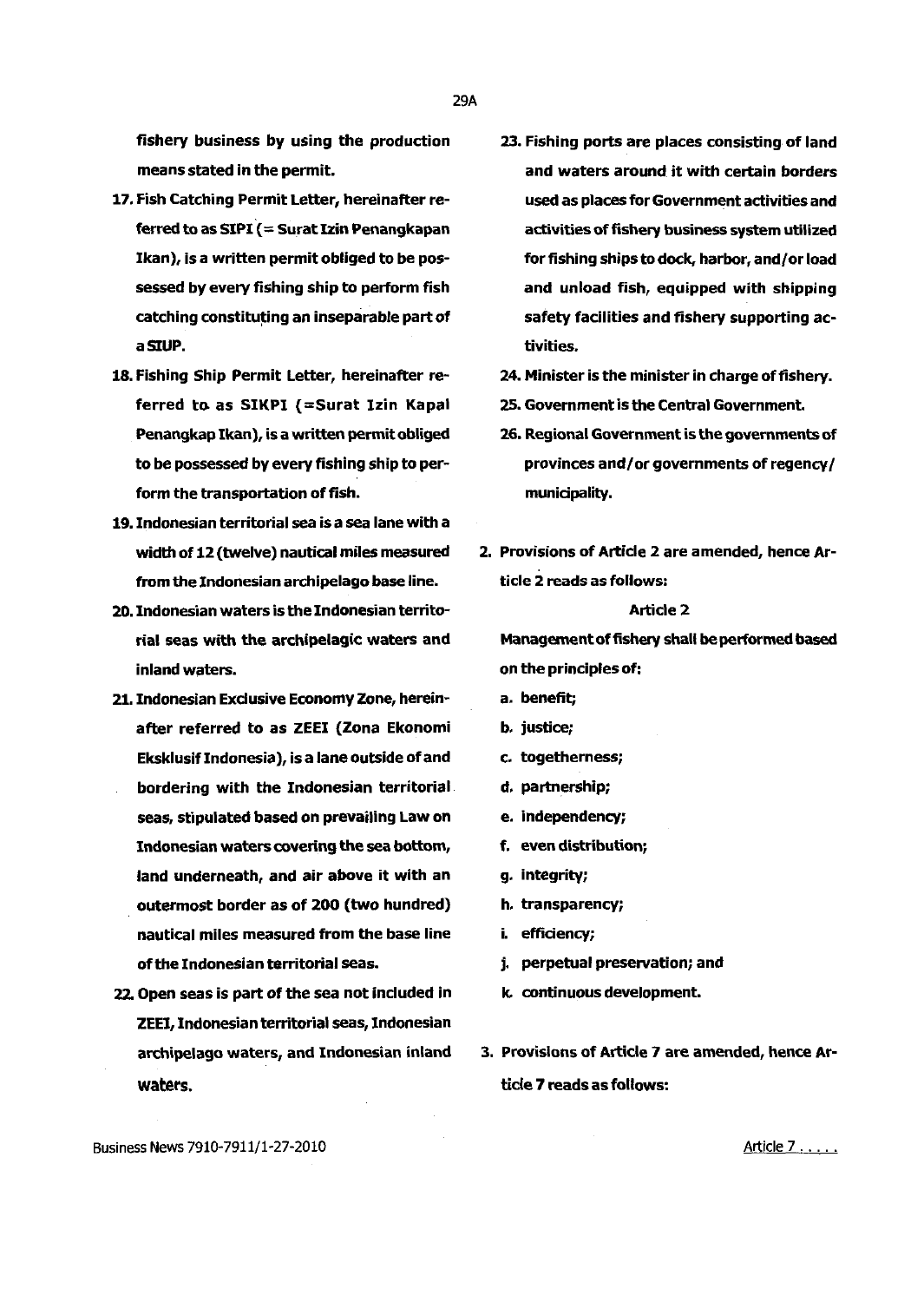# Article 7

- (1) In the context of supporting the policy on the management of fish resources, the Minister shall stipulate:
	- a. fishery management plan;
	- b. potential and allocation of fish resources in the fishery management zone of the State of the Republic of Indonesia;
	- c. permissible amount of catch in the fishery management zone of the State of the Republic of Indonesia;
	- d. potential and allocation of fish cultivation area in the fishery management zone of the State of the Republic of Indonesia;
	- e. potential and allocation of parents and seed/germ of certain fish in the fishery management zone of the State of the Republic of Indonesia;
	- f. kind, amount, and measurement of fish catching equipments;
	- g. kind, amount, measurement, and placement of fish catching auxiliary tools;
	- h. area, lane, and time or season of fish catching;
	- i. fish catching requirements or standard operating procedures;
	- j. fishing ports;
	- k. fishing ship monitoring system;
	- I. kinds of new fish to be cultivated;
	- m kinds of fish and areas of the spread of fish based on cultivation;
	- n. cultivation of fish and its protection;
- Business News 7910-7911/1-27-2010
- o. prevention of pollution and damages to fish resources and its environment;
- p. rehabilitation and improvement of fish resources and its environment;
- q. minimum measurement or weight of kinds offish permissible to be caught;
- r. conservation water zones;
- s. plague and area of fish disease plague;
- t. kinds of fish prohibited to be traded, entered into, and exported from the territory of the State of the Republic of Indonesia; and
- u. kinds of protected fish.
- (2) Any person performing business and/or activities on fishery management must obey the provisions meant in paragraph (1) on:
	- a. kinds, amount, and measurement of fish catching equipments;
	- b. kinds, amount, measurement, and placement of fish catching auxiliary tools;
	- c. area, lane, and time or season of fish catching;
	- d. fish catching terms or standard operating procedures;
	- e. fishing ship monitoring system;
	- f. kinds of new fish to be cultivated;
	- g. kinds of fish and the zone of spread and fish catching based on cultivation;
	- h. cultivation offish and its protection;
	- i. prevention of pollution and damages to fish resources and its environment;
	- j. minimum measurement or weight of kinds of fish permissible to be caught;

k. conservation .....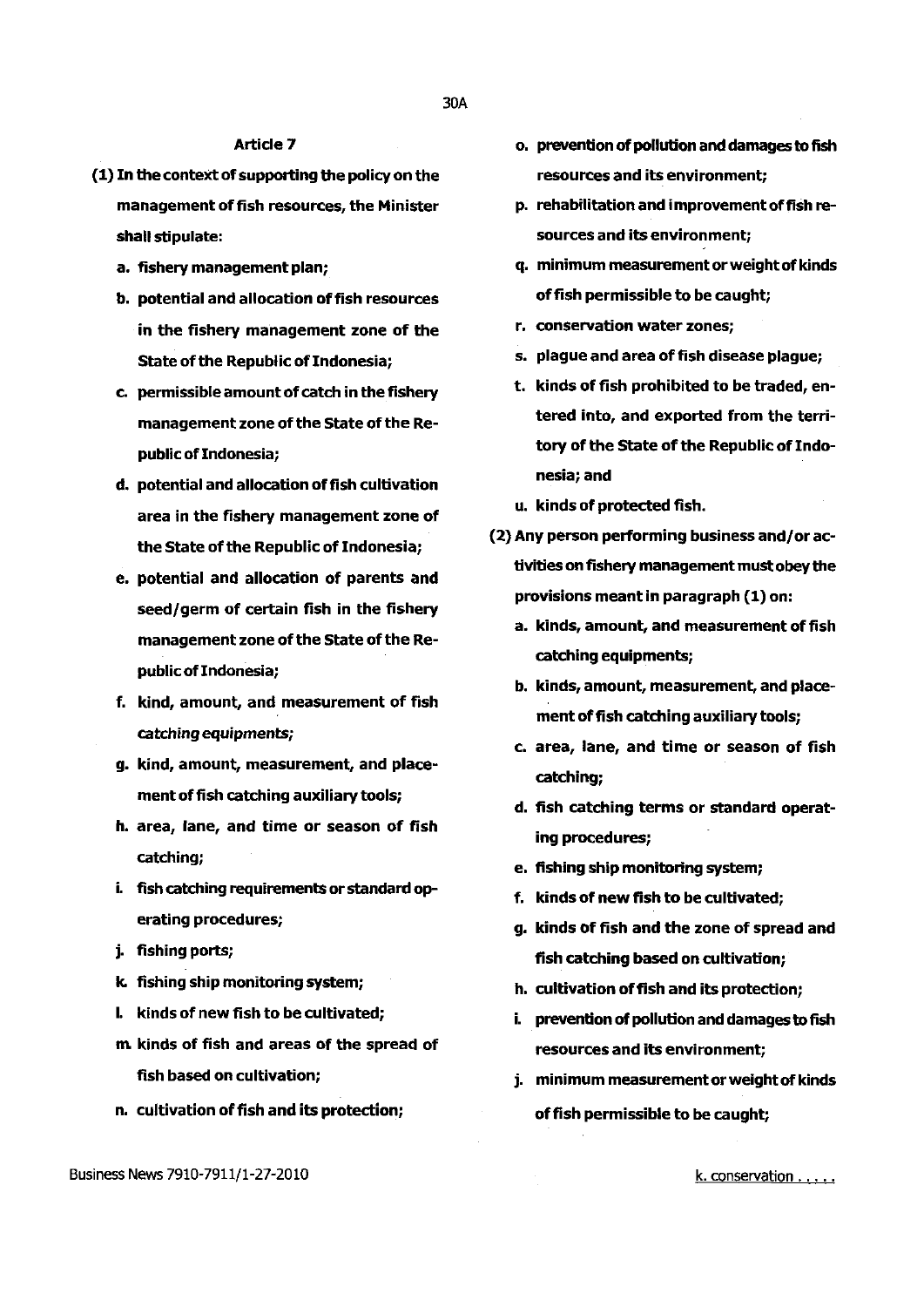- I. plague and area of the fish disease plague;
- m. kinds of fish prohibited to be traded, entered into, and exported from the State of the Republic of Indonesia; and
- n. kinds of protected fish.
- (3) Obligation to obey the provisions on fishing ship monitoring system as meant in paragraph (2) Letter e, is not applicable to minor fishermen and/ or minor fish cultivators.
- ( 4) The Minister shall stipulate the potential of and amount of permissible catches as meant in paragraph (1) Letter band Letter c after considering the recommendation of the national commission studying fish resources.
- (5) The national commission referred to in paragraph ( 4) is formed by the Minister with members consisting of experts in their field originating from related institutions.
- (6) The Minister stipulates the kinds of protected fish and conservation water zones for the purpose of science, culture, tourism, and/or preservation of fish resources and/or its environment.
- 4. Provisions of Article 9 are amended, hence Article 9 reads as follows:

#### Article 9

(1) Any person is prohibited to possess, control, carry, and/ or use fish catching means and/ or fish catching auxiliary means disturbing and damaging the continuity of fish resources on fish catching ships in the fishery management zone of the State of the Republic of Indonesia.

(2) Provisions on fish catching means and/or fish catching auxiliary means disturbing and damaging the continuity of fish resources as meant in paragraph (1) is regulated with a

regulation of the Minister.

- 5. Provisions of Article 14 paragraph (3) are changed, hence Article 14 reads as follows: Article 14
	- (1) The Government regulates and/or develops the utilization of sperm plasma related with fish resources in the context of the conservation of the ecosystem and breeding to improve the stock of fish resources.
	- (2) All persons are obligated to preserve sperm plasma related with fish resources.
	- (3) The Government controls the entry and/or export of new kinds of fish kinds of from overseas and/or linter-island traffic to ensure the conservation of sperm plasma related with fish resources.
	- ( 4) All persons are prohibited to damage sperm plasma related with fish resources.
	- (5) Further provisions on the utilization of and conservation of sperm plasma of fish resources as meant in paragraphs (1), (2) and (3), are regulated with a Government Regulation.

6. In between....... ( To be continued )

 $-$ ===(  $D$  )===--

31A

Business News 7910-7911/1-27-2010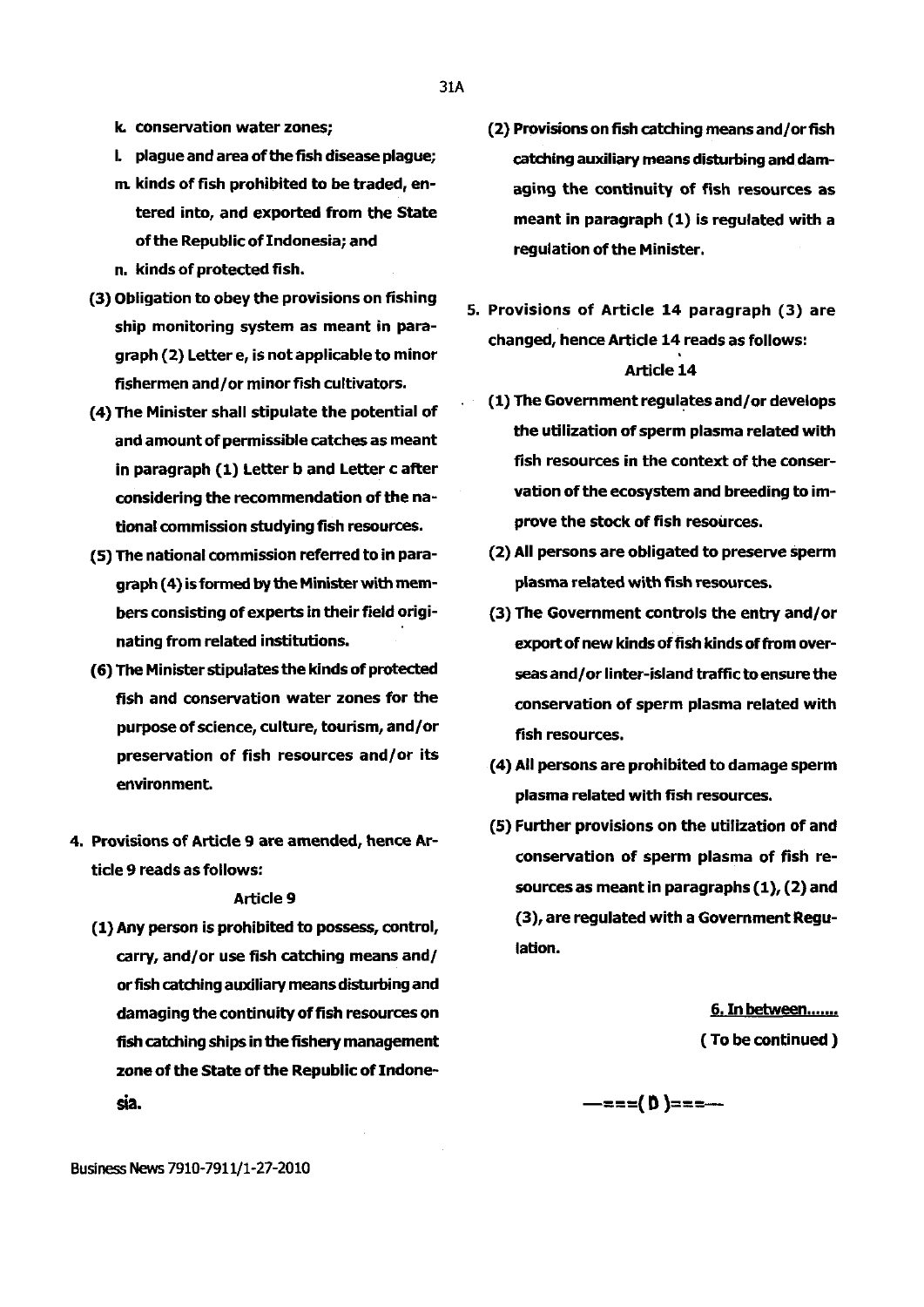# AMENDMENT TO LAW NO. 31 YEAR 2004 CONCERNING FISHERY

(R.I. Law No. 45 Year 2009, dated October 29, 2009) [Continued from Business News No. 7910-7911 pages 27A-31A]

6. In between Article 15 and Article 16 one ( 1) article is inserted i.e. Article 15A, reading as follows:

# Article 15A

The Government regulates the quality control of fish parent and sperm that are cultivated.

7. Provisions of Article 18 added with two (2) paragraphs i.e. paragraph (3) and paragraph ( 4), hence Article 18 reads as follows:

# Article 18

- (1) The Government regulates and manages the order of the utilization of water and area for the cultivation of fish.
- (2) The arrangement and management of the order of the utilization of water and area for the cultivation of fish as meant in paragraph (1) is performed in the context of ensuring the quantity and quality of water for the interest of fish cultivation.
- (3) Performance of the order of the utilization of water and area for the cultivation of fish is exercised by the regional governments.
- ( 4) Further provisions on the arrangement and management of the order of the utilization of water and area for the cultivation of fish as meant in paragraph (1) and paragraph (2} shall be regulated with a Government Regulation.

8. Provisions of Article 23 is added with one (1} paragraph i.e. paragraph (3}; hence Article 23 reads as follows:

### Article 23

- (1) All persons are prohibited to use raw material, food supplement substances, auxiliary substances, and/or means hazardous to the health of man and/or the environment in the handling and processing of fish.
- (2} The Government shall stipulate the raw material, food supplement substances, auxiliary substances, and/or means hazardous to the health of man and/or the environment as meant in paragraph (1).
- (3) The Government shall socialize the raw material, food supplement substances, auxiliary substances, and/ or means hazardous to the health of man and/or the environment.
- 9. Provisions of Article 25 are amended; hence Article 25 reads as follows:

#### Article 25

- (1} Fishery business efforts shall be performed in a fishery business system, covering preproduction, production, processing, and marketing.
- (2) Further provisions on pre-production, production, processing, and marketing as meant

Business News 7912/ 1-29-2010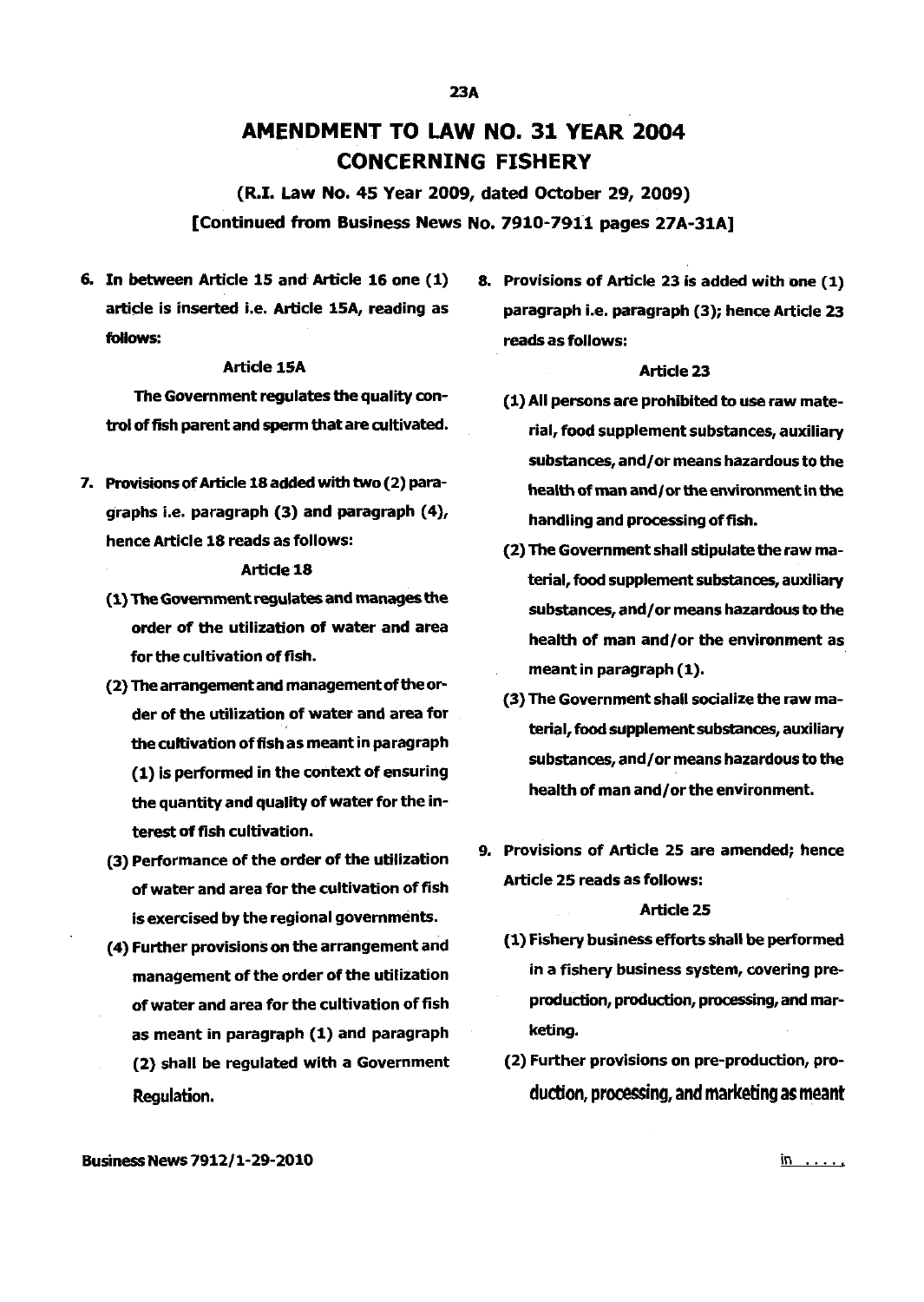in paragraph (1) is regulated with a regulation of the Minister.

10. In between Article 25 and Article 26, three (3) articles are inserted, i.e. Artide 25A, Article 258, and Article 25C, reading as follows:

#### **Article 25A**

- (1)In the performance of fishery business, fishery business entrepreneurs must observe the standard quality of fishery products.
- (2) The Government and regional governments shall manage and provide facilities for the development of fishery business so as to meet the standard quality of fishery products.
- (3) Further provisions on standard quality of fishery products are regulated in a regulation of the Minister.

#### Artide25B

- (1) The Government has the obligation to perform and to facilitate activities on the marketing of fishery business both domestically and overseas.
- (2) Export of fishery business products overseas is performed if domestic production and supply had met the national consumption requirements.
- (3) The Government has the obligation to create a healthy fishery business climate in accordance with provisions of legislations.

# Article 25C

- (1) The Government manages and fadlitates the development of the national fishery industry by prioritizing the use of domestic raw material and human resources.
- (2) The Government manages the performance of a healthy togetherness and partnership between fishery industries, flshennen and/ or fishery cooperatives.
- (3) Provisions on the management, provision of facilities, togetherness, and partnership as meant in paragraph  $(1)$  and paragraph  $(2)$ shall be carried out in accordance with provisions of legislations.
- 11. Provisions of paragraphs  $(1)$ ,  $(2)$ , and  $(3)$  of Artide 27 are changed, and added with one (1) paragraph i.e. paragraph (5); hence Article 27 reads as follows:

#### Article<sub>27</sub>

- $(1)$  Any person possessing and/ or operating a fish catching ship flying Indonesian flag used to catch fish within the fishery management zone of the state of the Republic of Indonesia and/ or in the open seas must possess SIPI.
- $\cdot$  (2) Any person possessing and/or operating a fish catching ship flying a foreign flag used to catch fish within ZEEI must possess a SIPI.
	- (3) Any person operating a fish catching ship flying Indonesian flag within the fishery management zone of the State of the Republic of Indonesia or operating a fish catching ship flying foreign flags within ZEEI must bring along the original SIPI.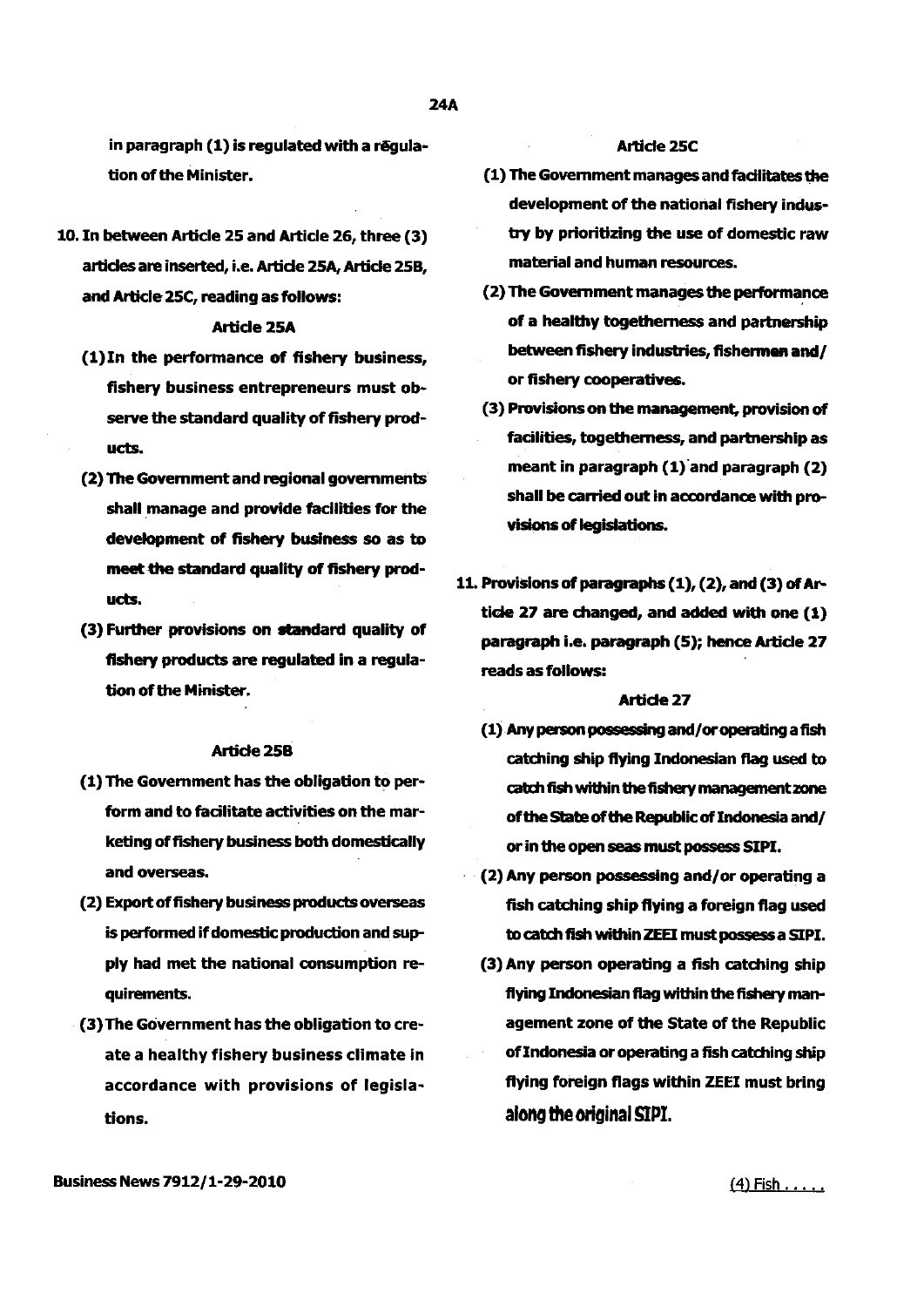- (4) Fish catching ships flying Indonesian flag catching fish within the territory of the jurisdiction of other states must firstly obtain the approval of the Government.
- (5) The obligation to possess the SIPI referred to in paragraph (1) and/or to bring along the original SIPI referred to in paragraph (3), is not applicable for minor fishermen.
- 12. Provisions of paragraph (1) and paragraph (2) of Article 28 are changed and added with two (2) paragraphs, i.e. paragraph (3) and paragraph
	- ( 4); hence Article 28 reads as follows:

#### Article 28

- (1) Any person possessing and/or operating a fish transporting ship flying Indonesian flag in the fishery management zone of the State of the Republic of Indonesia must possess a SIKPI.
- (2) Any person possessing and/or operating a fish transporting ship flying a foreign flag used to transport fish in the fishery management zone of the State of the Republic of Indonesia must possess a SIKPI.
- (3) Any person operating a fish transporting ship within the fishery management zone of the State of the Republic of Indonesia must carry the original SIKPI.
- (4) The obligation to possess SIKPI as meant in paragraph (1) and/ or carry the original SIKPI as meant in paragraph (3) is not applicable to minor fishermen and/or minor fish cultivators.

13. In between Article 28 and Article 29, one (1) article is inserted, i.e. Article 28A, reading as fOllows:

#### Article 28A

Every person is prohibited to:

- a. falsify SIUP, SIPI, and SIKPI; and/or
- b. use fake SIUP, SIPI, and SIKPI.

14. Provisions of Article 32 are amended, hence Article 32 reads as follows:

### Article32

Further provisions on the issuance, procedure, and terms to provide SIUP, SIPI, and SIKPI are regulated with a regulation of the Minister.

15. In between Article 35 and Article 36, one (1) article is inserted i.e. Article 35A, reading as fOllows:

#### Article 35A

- (1) Fishing ships flying Indonesian flag catching fish in the fishery management zone of the State of the Republic of Indonesia are obligated to use captain and ship crew who are Indonesian citizens.
- (2.) Fishing ships flying foreign flags catching fish in ZEEI are obligated to use Indonesian citizen ship crew numbering at least 700/o (seventy percent) of the total ship crew.
- (3) Violations of provisions on the use of ship crew referred to in paragraph (2) shall be imposed to administrative sanctions in the form of warning, freezing of permit, or revocation of permit.

BusinessNews7912/l-29-2010

(4) Further..........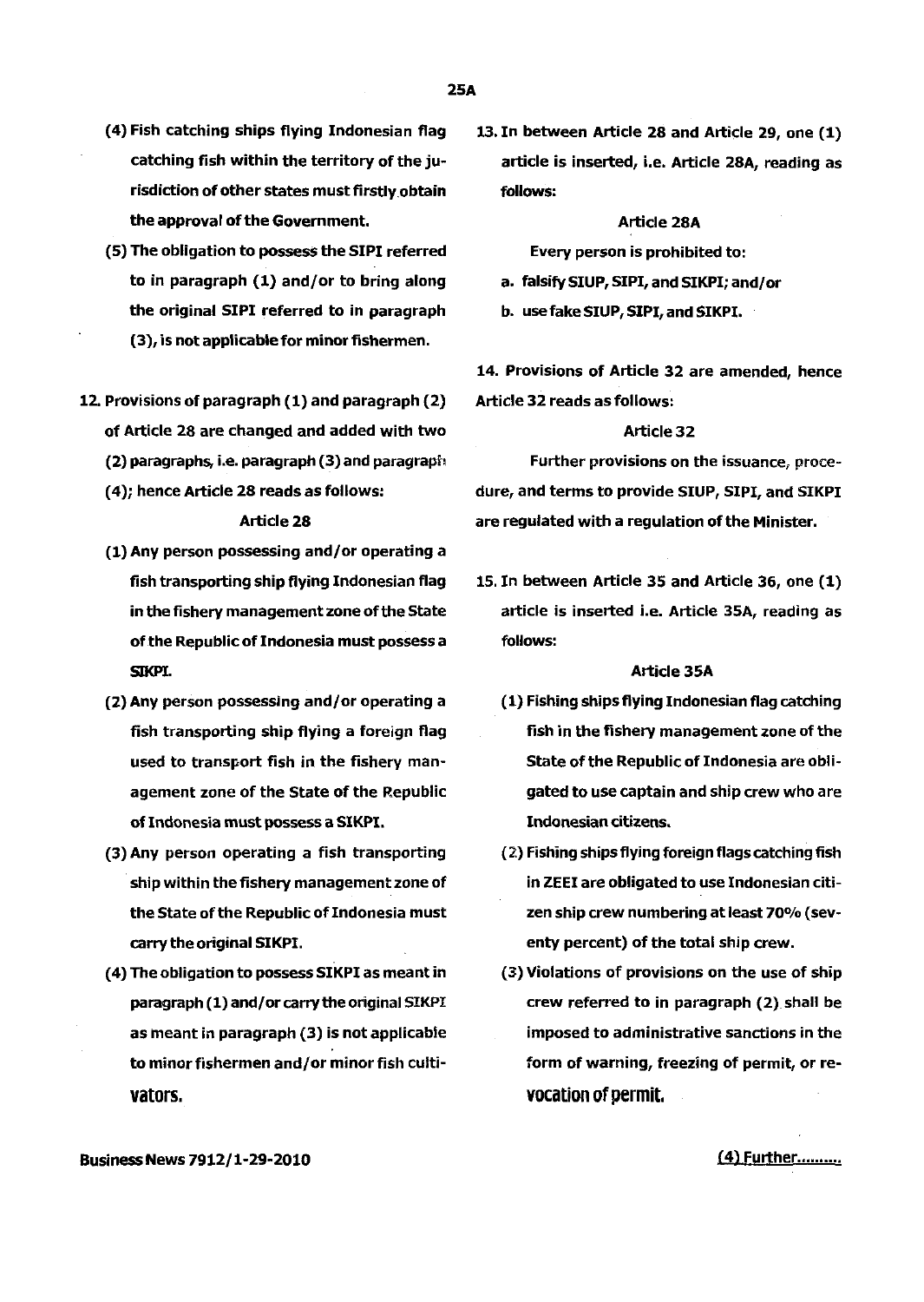- ( 4) Further provisions on the imposing of the administrative sanctions referred to in paragraph (3) are regulated in a regulation of the Minister.
- 16. Provisions of Article 36 are amended, hence Article 36 reads as follows:

# Article 36

- ( 1) Indonesian fishing ships operated within the fishery management zone of the state of the Republic of Indonesia and in the open seas must be registered firstly as Indonesian fishing ships.
- (2) Registration of the fishing ship meant in paragraph (1) shall be equipped with documents in the form of:
	- a. proof of ownership;
	- b. identity of owner; and
	- c. measurement.document.
- (3) Registration of a fishing ship bought or obtained from overseas and had been registered in the country of origin as an Indonesian fishing ship, besides having to be equipped with the documents referred to in paragraph (2), must also be equipped with a statement letter on erasure from the list of ships issued by the country of origin.
- ( 4) The fishing ship that had been registered as meant in paragraph (1) shall be provided with a citizenship document in accordance with provisions of legislations.
- (5) Further provisions on the registrations referred to in paragraphs  $(1)$ ,  $(2)$ , and  $(3)$  shall

be regulated with a regulation of the Minister.

17. Provisions of Article 41 are amended, hence Article 41 reads as follows:

# Article 41

- (1) The Government performs and exercises the management of fishing ports.
- (2) In the performance and exercise of the management of the fishing ports referred to in paragraph (1), the Minister shall stipulate:
	- a. National master plan of fishing ports;
	- b. Classification of fishing ports;
	- c. Management of fishing ports;
	- d. Technical requirements and/ or standard in the planning, development, operations, management, and control of fishing ports;
	- e. work area and area operations of fishing ports covering certain water and land areas being the work area and area operations of fishing ports; and
	- f. fishing ports not developed by the Govemment.
- (3) Every fish catching ship and fish transporting ship are obliged to land its catches at stipulated fishing ports or other designated ports.
- ( 4) Any person possessing and/or operating a fish catching ship and/or fish transporting ship not loading/unloading its catches at the stipulated fishing ports or the other designated ports as meant in paragraph (3) will be imposed to administrative sanctions in the

Business News 7912/1-29-2010

f<u>orm</u> .....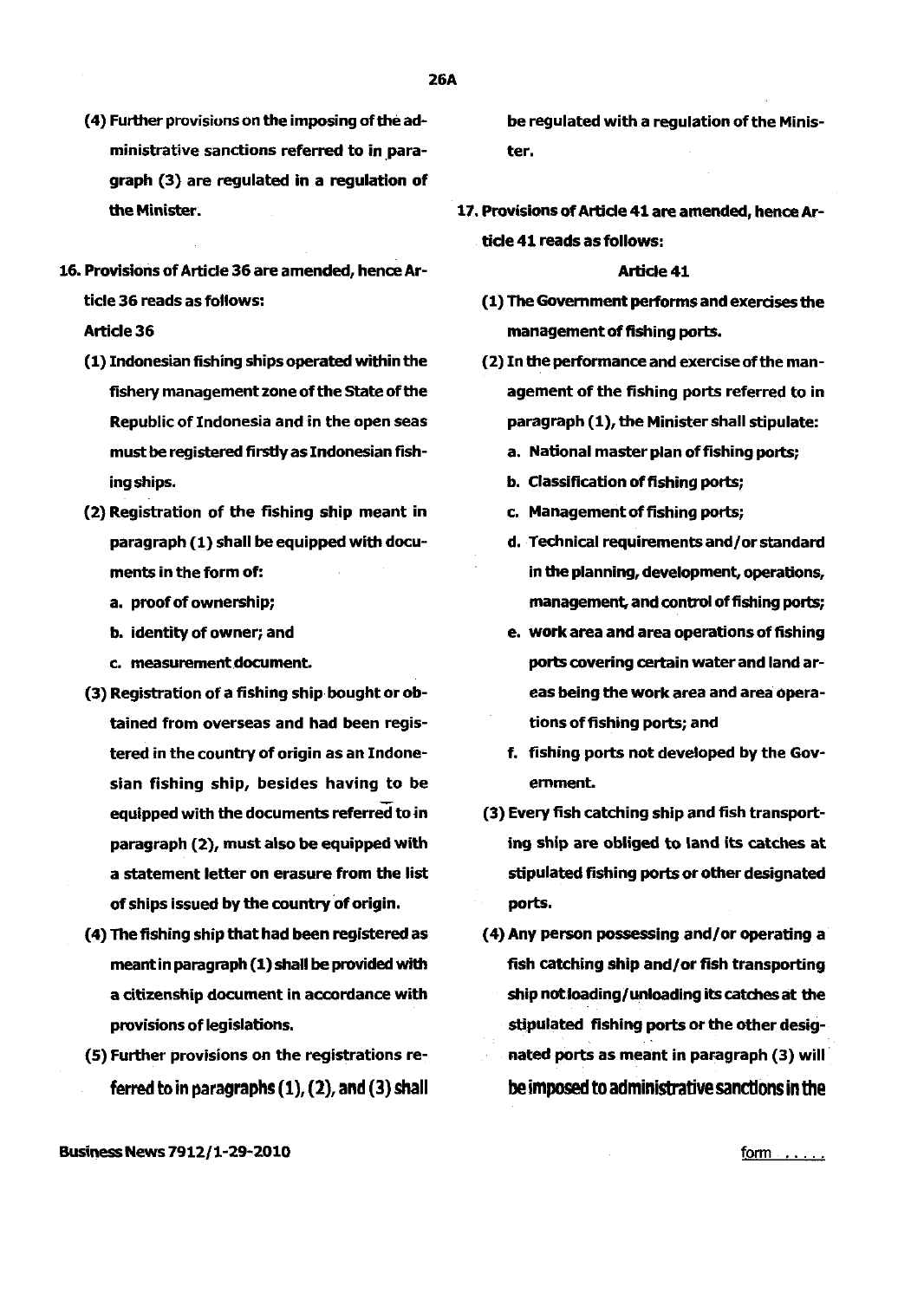form of warning, freezing of permit, or revocation of permit.

- (5) Further provisions on the imposing of the administrative sanctions referred to in paragraph ( 4) shall be regulated in a regulation of the Minister.
- 18. In between Article 41 and Article 42, one (1) article is inserted i.e. Article 41A, reading as follows:

# Artide 41A

- (1) Fishing ports have government functions and exploitation functions to support activities related with the management and utilization of fish resources and its environment starting from pre-production, production, processing up to marketing activities.
- (2) Functions of fishing ports to support activities related with the management and utilization of fish resources and its environment as meant in paragraph (1) may be in the form of:
	- a. serving the docking and mooring of fishing ships;
	- . b. serving loading and unloading;
	- c. services on quality management and processing of fishery products;
	- d. fish marketing and disbibution;
	- e. collection of data of catches and fishery products;
	- f. place for the performance of training and development of fisherman community;
	- . g. performance of operational activities of fishing ships;
- h. place to exercise control and supervision of fish resources;
- L performance of port authority matters;
- j. place to perform fish quarantine functions;
- k. publications on results of docking and mooring of fishing ships and ships of fishing ship controllers;
- I. place for the publication of results of marine and fishery research;
- m monitoring coastal areas and marine tourism areas; and/or
- n. control of the environment.
- 19. Provisions of Article 42 are amended, hence Article 42 reads as follows: Article 42
	- ( 1) In the context of the operational safety of fishing ships, harbor masters are appointed in fishing ports.
	- (2) Harbor masters at fishing ports have the duties and authority to:
		- a. issue Sailing Approval Letter;
		- b. regulate the arrival and departure of fishing ships;
		- c. re-check the completeness of fishing ship documents;
		- d. investigate technical and nautical aspects of fishing ships, and to investigate fish . catching equipments gears, and fish catching auxiliary tools;
		- e. check and legalize sea work agreement5;

f. check..........

Business News 7912/1-29-2010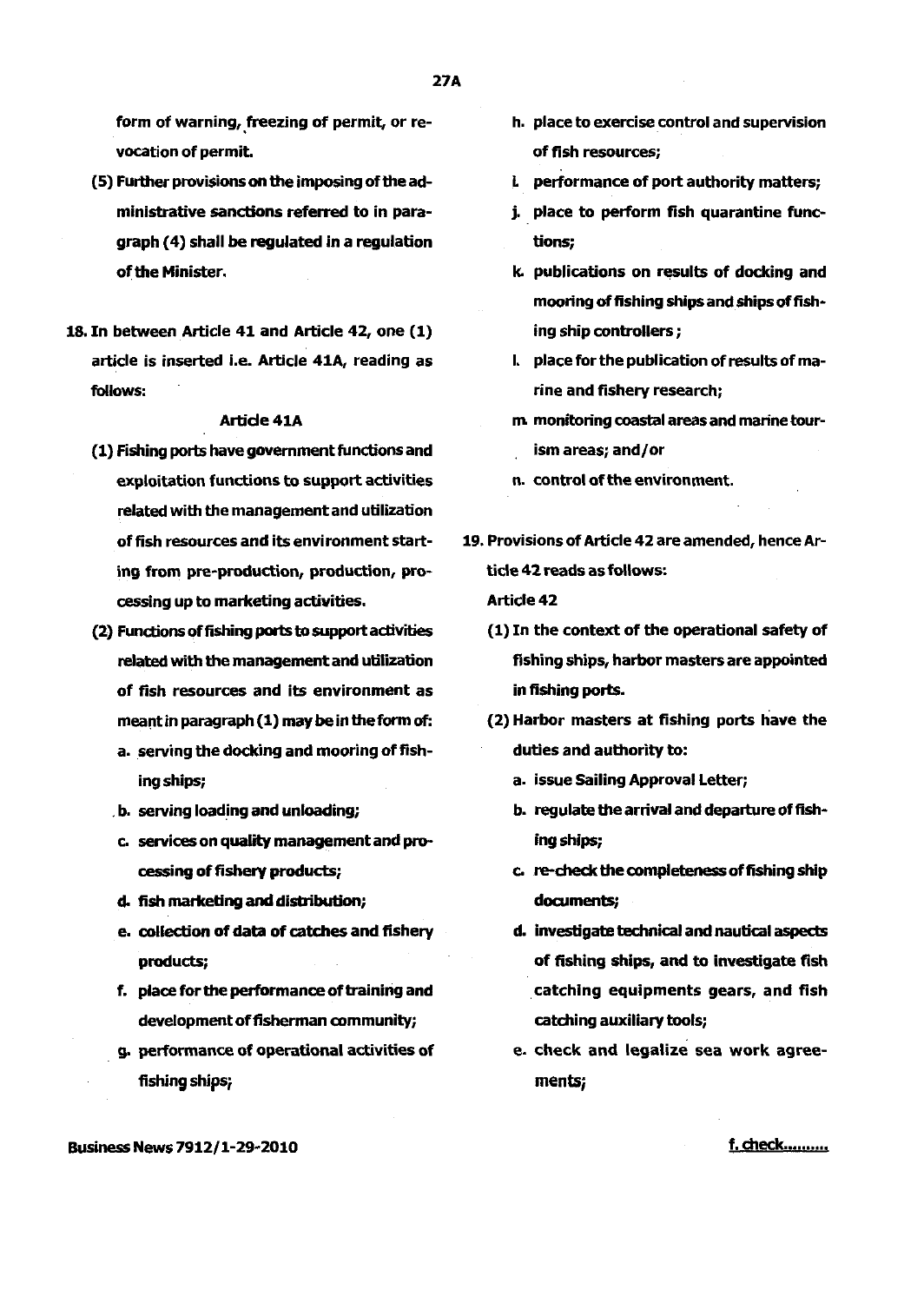- 28A
- f. check log book of fish catching and transportation;
- g. regulate fishing ships movement and traffic In' fishing ports;
- h. 'control scout senrices;
- i. control the filling of fuel;
- i. control activities on the development of fishing port facilities;
- k. provide aid on search and rescue;
- L lead the tackling of pollution and fire fighting in fishing ports;
- m control the performance of the protection of maritime environment;
- n. check the fulfillment of requirements on the manning of fishing ships;
- o. issue Report Proof on Fishing Ship Arrival and Departure; and
- p. check certificates of caught fish.
- {3) Any fishing ship going to embark for fish catching and/or fish transportation from a fishing port must possess a Sailing Approval Letter issued by the harbor master of the fishing port.
- ( 4) The harbor master of the fishing port referred to in paragraph (1) is appointed by the Minister ln charge of shipping affairs.
- (5) In the performance of duty, harbor masters of fishing ports are coordinated by 'the official responsible on the local fish-. Ing port.
- {6) Further provisions on harbor affairs of fishing ports shall be exercised in accordance with provisions of legislations.

20. Provisions of Article 43 are amended, hence Article 43 reads as follows:

# Article 43

Every fishing ship performing fishery activities must have a fishing ship operations feasibility letter from the· Fishery Controller at no . cost.

- 21. Provisions of Article 44 paragraph {1) are changed, hence Article 44 reads as follows: Article 44
	- (1) The Sailing Approval Letter referred to in Article 42 paragraph (2) Letter a will be issued by the harbor master after the fishing ship received an Operations Feasibility Letter.
	- (2) The Operations Feasibility Letter refernd to in paragraph ( 1) will be issued by the Fishery Controller after meeting administration and technical feasibility requirements.
	- (3) Further provisions on the administration and technical feasibility requirements referred to in paragraph (2) shall be regulated in a Minister Regulation.
- 22. Provisions of Article 46 are amended, hence Article'46 reads as follows:

# Article 46

(1) The Government and the regional governments compile and develop an information system and statistics data system on fishery and shall perform the collection, processing, analysis, storage, presentation, and dissemination of data of potentials, updating data on fish movements, means

Business News 7912/1-29-2010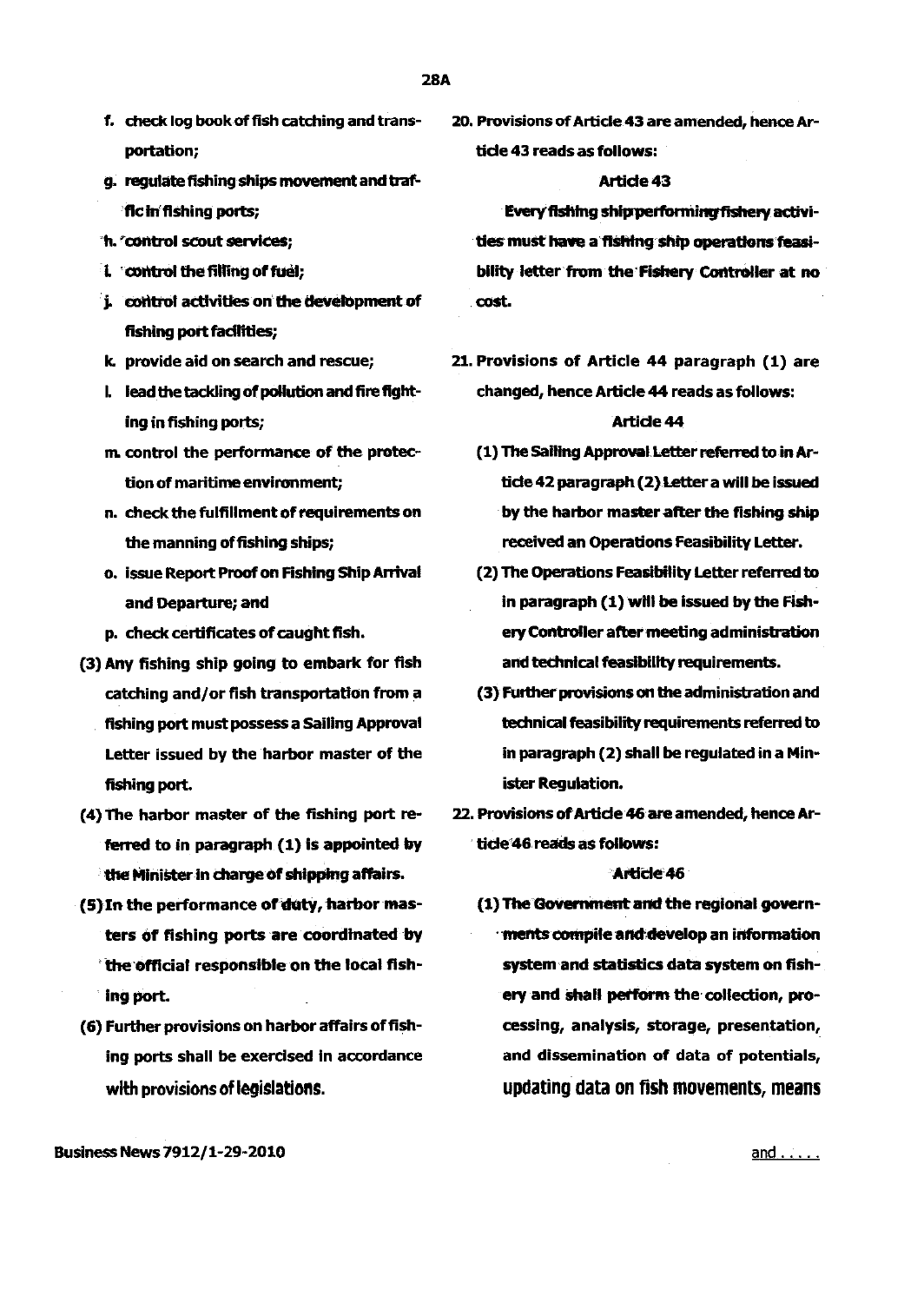and infrastructures, production, handling, fish processing and marketing, and socioeconomic data related with the performance of the management of fish resources and the development of fishery business system.

- (2) The Govemment and the regional govemments shall develop a data and information center to operate the information system and statistics data system on fishery.
- 23. In between Article 46 and Article 47, one (1) article is inserted, i.e. Article 46A, reading as fOllows:

#### **Article 46A**

The Govemment assures the confidentiality of data and information on fishery related with log book data on fish catching and transportation, data obtained by observers, and data of companies still in fishery business permit process.

24. Provisions of Article 48 paragraph (1) are changed, and in between paragraph (1) and . paragraph {2), one {1) paragraph is inserted, i.e. paragraph (1a), hence Article 48 reads as follows:

#### Article 48

(1) Any person receiving direct benefit from fish resources and its environment in the fishery management zone of the State of the Republic of Indonesia and outside of the fishery management zone of the State of the Republic of Indonesia shall be charged with fishery contribution.

- (la}The fishery contribution referred to in paragraph (1) Is a non-tax state income.
- (2) The fishery contribution referred to in paragraph (1) is not imposed to minor fishermen and minor fish cultivators.
- 25. Provisions of Article 50 are amended, hence Artide SO reads as follows:

#### Article SO

The fishery contribution referred to in Article 48 and Article 49 shall be used for the development of fishery and for activities on the conservation of fish resources and its environment.

26. Provisions of Article 6S paragraph (1) are deleted, hence Article 6S reads as follows:

### Article 6S

TheGovemment may assign the regional Govemments to perform aid missions in the field of fishery.

27. Provisions of Article 66 paragraph (2) and para- . graph (3) are changed, hence Article 66 reads as follows:

#### Article 66

- (1) Control on fishery is executed by a Fishery Controller.
- (2) The Fishery Controller has the mission to control the order of the performance of provisions of legislations in the field of fishery.
- (3) Control on the order of the performance of the legislations referred to in paragraph (2) covers: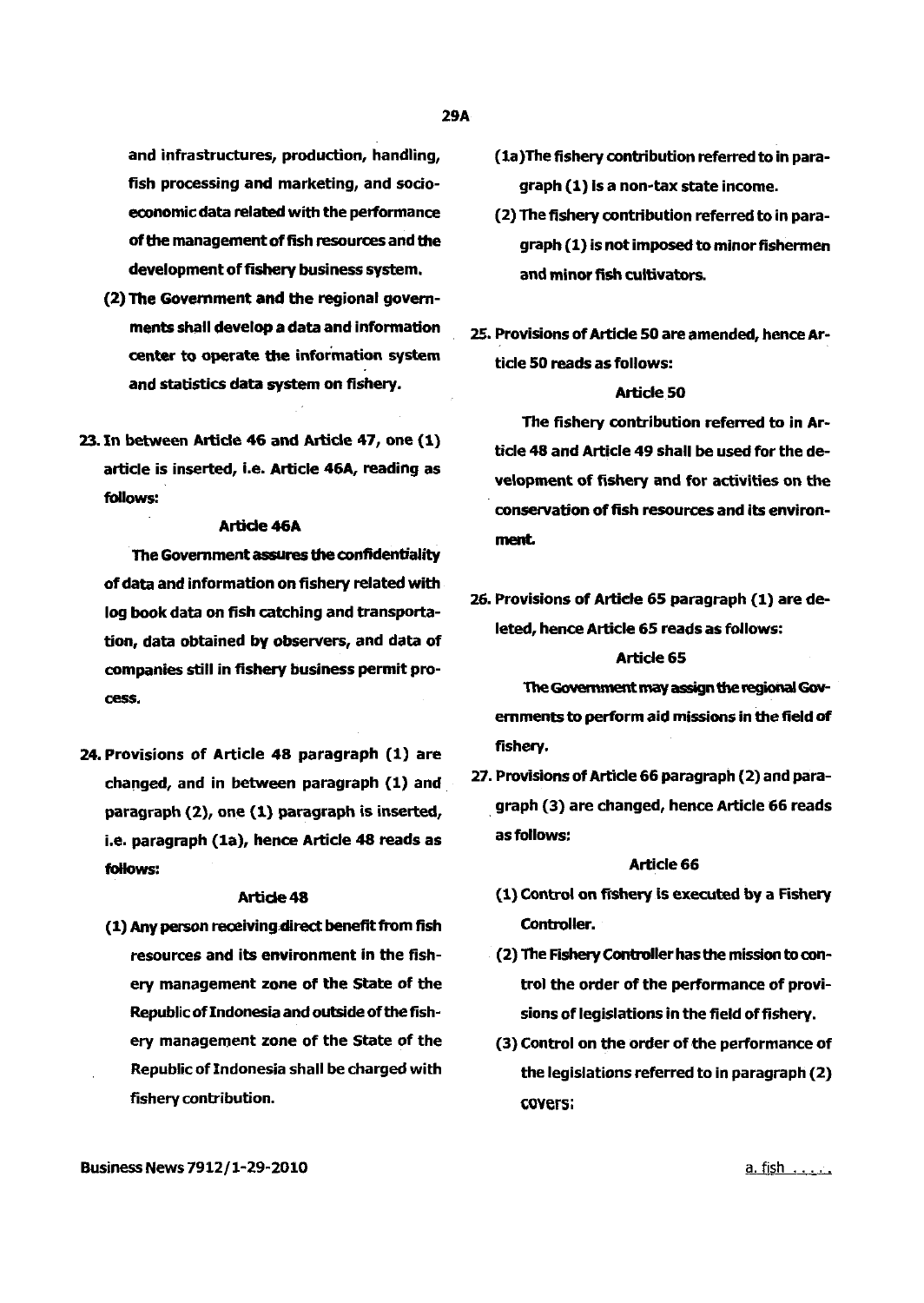- a. fish catching activities;
- b. cultivation of fish, culture medium:
- c. processing, distribution on the entry and export of fish;
- d. quality of fishery products;
- e. distribution on the entry and export of fish drugs;
- f. conservation;
- g. pollution due to activities of man;
- h. sperm plasma;
- i. fishery research and development; and
- j. fish that are products of genetic engineering.
- 28. In between Article 66 and Article 67, three (3) articles are inserted, i.e. Article 66A, Article 66B, and Article 66C, reading as follows:

#### Article 66A

- (1) The Fishery controller referred to in Article 66 is a government civil employee working in the field of fishery commissioned by the Minister or the appointed official.
- (2) The Fishery Controller meant in paragraph (1) may be trained to be a Government Civil Employee Fishery Investigator.
- (3) The Fishery Controller referred to in paragraph (2) may be stipulated as a Fishery Controller functional official.
- ( 4) Further provisions on functional position of the Fishery Controller referred to in paragraph (3) is regulated with a regulation of the Minister.

# Article 66B

- (1) The Fishery Controller referred to in Article 66 perform the following duties:
	- a. fishery management zones of the State of the Republic of Indonesia;
	- b. fishing ships;
	- c. fishing ports and/or other appointed ports;
	- d. fisherman terminal;
	- e. center of fishery activities;
	- f. fish breeding areas;
	- g. fish cultivation areas;
	- h. fish processing units; and/or
	- i. water conservation zones.
- (2) Further provisions on the performance of duties of the Fishery Controller referred to in paragraph (1) shall be regulated with a regulation of the Minister.

#### Article 66C

- (1) In the performance of the duties referred *to* in Article 66, the Fishery Controller has the authority to:
	- a. enter into and investigate fishery business activity places;
	- b. examine the completeness and legality of fishery business documents;
	- c. investigate fishery business activities;
	- d. investigate means and infrastructures used for fishery activities;
	- e. verify the completion and validity of SIPI and SIKPI:

BusinessNews7912/1-29-2010

f. compile.....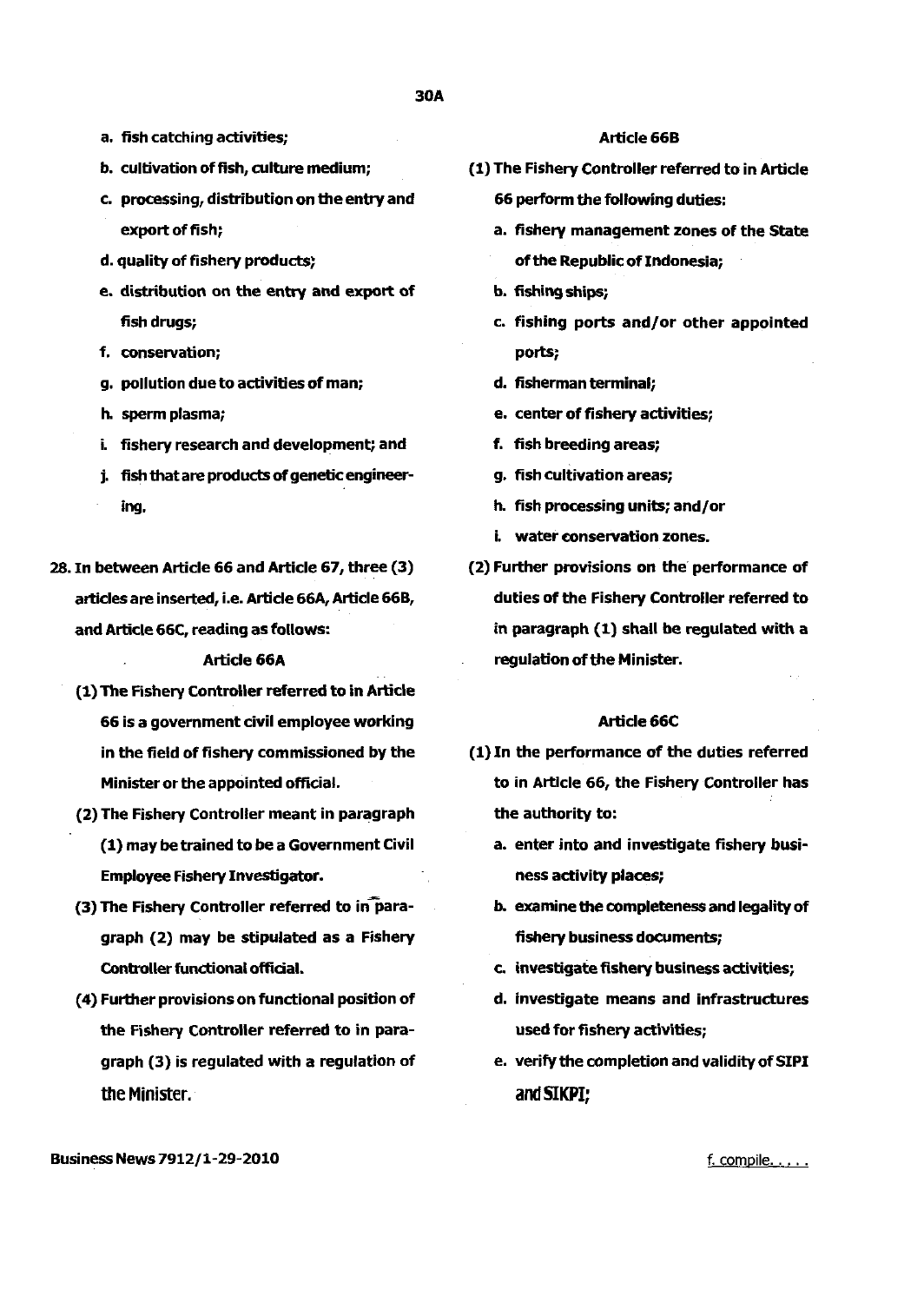- f, compile documents on products of investigations;
- g. take samples of fish and/or substance required for laboratory tests;
- h. investigate equipment and activities of fishing ship monitoring system;
- i stop, investigate, bring, detain, and arrest a ship and/or person suspected or flt to be suspected as performing a fishery criminal act in the fishery management zone of the State of the Republic of Indonesia until the delivery of the ship and/or person at the port where the case shall be processed further by an investigator;
- **j.** submit a recommendation to the party issuing the permit to impose sanctions in accordance with provisions of legislations;
- k. take special actions on a fishing ship attempting to run away and/or fight and/ or endanger the safety of fishing control ship and/or crew of the fishing ship; and/ or
- $L$  take other actions in accordance with legislations.
- (2) In the performance of duty, the Fishery Controller referred to in paragraph (1) may be equipped with a fishing control ship, fire arms or self defense tools.
- 29. Provisions of Artide 6g are amended, hence Artide 69 reads as follows:

#### Article 69

- ( 1) Fishing control ship has the functions in the aspects of control and law enforcement in the field of fishery within the fishery management zone of the state of the Republic of Indonesia.
- (2) The fishing control ship referred to in paragraph (1) may be equipped with fire arms.
- $(3)$  A fishing control ship is entitled to stop, investigate, and detain a ship suspected or worth to be suspected that it had committed a violation within the fishery management zone of the state of the Republic of Indonesia and force it to the nearest port for further process.
- ( 4) In the performance of the functions referred to in paragraph (1), the investigator and/ or Fishery Controller is entitled to take special actions in the form of burning and/or sinking a fishing ship flying a foreign flag based on sufficient initial proof.
- 30. Provisions of Artide 71 are amended, hence Ar- . ticle 71 reads as follows:

# Article<sub>71</sub>

- (1) By this Law, a Fishery Court is established having the authority to investigate, adjudge, and dedde upon a criminal act in the field of fishery.
- (2) The Fishery Court referred to in paragraph (1) is a special court within the environment of the public court.

Business News 7912/1-29-2010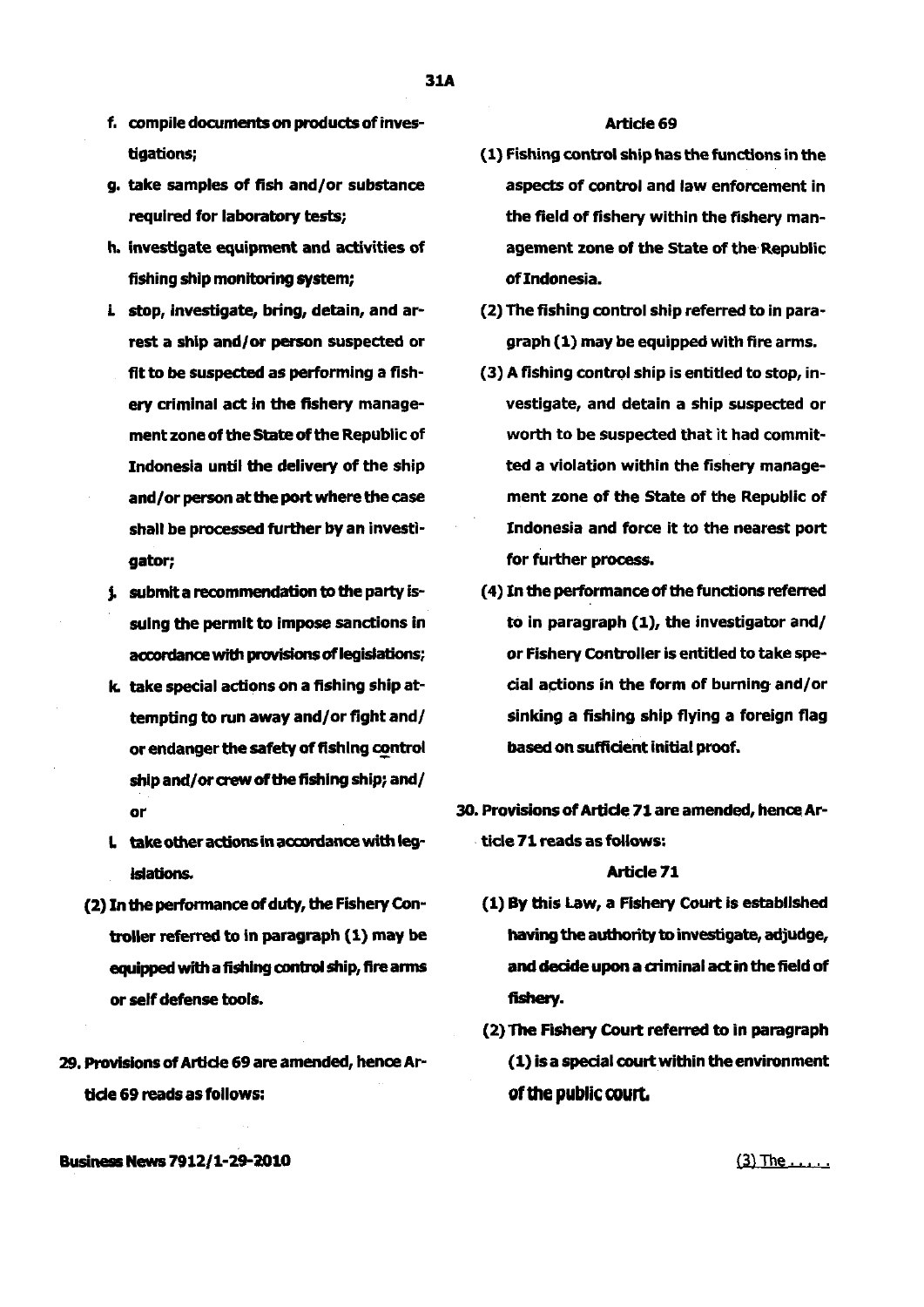- (3) The Fishery Court referred to in paragraph  $(1)$  shall be established in the district courts of Jakarta Utara, Medan, Pontianak, Bitung, and Tuai.
- (4) The Fishery Court referred to in paragraph (1) is positioned in the district courts.
- (5) Establishment of the fishery courts shall further be performed in phases in accordance with requirements stipulated with a Presi· dential Decree.
- 31. In between Article 71 and Article 72, one (1) article is inserted, i.e. Article 71A, reading as follows:

### Article 71A

The Fishery Court has the authority to in· vestigate, adjudge, and take a decision on criminal act cases in the field of fishery occurring in the fishery management zone of the State of the Republic of Indonesia, either committed by Indonesian citizens or foreigners.

32. Provisions of Article 73 are amended, hence Ar· ticle 73 reads as follows:

#### Article 73

(1) Investigation of criminal acts in the field of fishery in the fishery management zone of the State of the Republic of Indonesia shall be performed by Government Civil Employee Fishery Investigators, Indonesian Naval Of· ficer Investigators, and/or Indonesian Police Investigators.

- (2) Besides that, the Indonesian Naval Officer Investigator, the Government Civil Em· ployee Fishery investigator has the au· thority to carry out investigations on criminal acts in the field of fishery occurring in theZEEI.
- (3) Investigations of criminal acts in the field of fishery occurring in a fishing port shall be prioritized to be performed by a government dvil employee fishery investigator.
- ( 4) The investigators referred to in paragraph (1) shall coordinate in the performance of investigations on criminal acts in the field of fishery.
- (S)In order to perform the coordination in the handling of the criminal act in the field of fish· ery as meant in paragraph (4), the Minister shall establish a coordination forum.
- 33. In between Article 73 and Article 74, two (2) articles are inserted, i.e. Article 73A and Article 738, reading as follows:

#### Article 73A

The investigators referred to in Article 73 have the authorities to:

- a. receive reports or complaints from a person concerning the occurrence of a criminal act in the field of fishery;
- b. summon and investigate a suspect and/or witness to receive his/her statement;
- c. bring and cause the appearance of a person as a suspect and/or witness to get his/her statement;

# Business News 7912/1-29-2010

d. search..........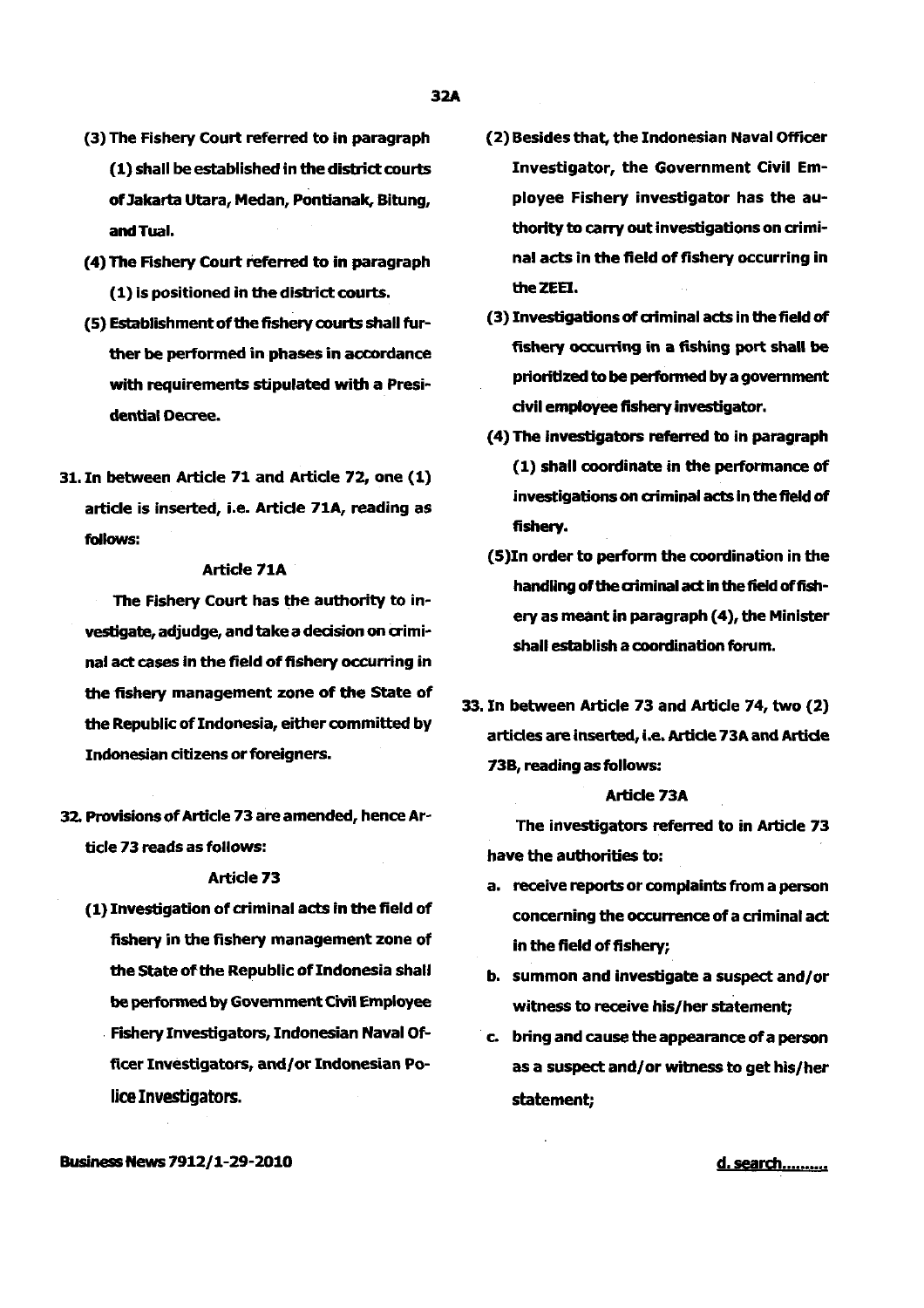- d. search fishery means and infrastructures suspected to be used for or as a place to commit a criminal act in the field of fishery;
- e. stop, investigate, arrest, carry, and/or detain a ship and/or a person suspected as committing a criminal act in the field of fishery;
- f. examine the completeness and legality of fishery business documents;
- g. take photos of a suspect and/or goods being an evidence of a criminal act in the field of fishery;
- h. invite required experts related with the handling of a criminal act in the field of fishery;
- i. compile and sign an investigation report;
- j. confiscate evidences used for and/ or products of a criminal act;
- k. stop an investigation; and
- I. take other accountable steps in accordance with law.

#### Article 73B

- (1) The investigator referred to in Article 73 shall notify the start of an investigation to the public prosecutor within seven (7) days at the latest from the time a criminal act in the field of fishery was found out.
- (2) For the purpose of an investigation, an investigator is entitled to detain a suspect for a maximum of 20 (twenty) days.
- (3) If required for the purpose of an investigation not yet completed, the period referred to in paragraph (2) may be extended by the public prosecutor for a maximum of 10 (ten) days.
- ( 4) The provisions referred to in paragraph (2) and paragraph (3) opens a possibility to

Business News 7912/1-29-2010

release a suspect from detainment prior to the expiry of the detainment period in the event the purpose of an investigation had been achieved.

- . (5) After the 30 (thirty) days term, the investigator must have released a suspect from detainment for the sake of law.
- (6) The investigator referred to in Article 73A shall deliver the result of the investigation to the public prosecutor within 30 (thirty) days at the latest from the notification of the start of an investigation.
- 34. Provisions of Article 75 are amended, hence Article 75 reads as follows:

Article75

- (1) Prosecution of a criminal act in the field of fishery shall be performed by a public prosecutor stipulated by the Attorney General.
- (2) A public prosecutor on cases of aiminal acts in the field of fishery referred to in paragraph (1) must meet the following requirements:
	- a. experienced as a public prosecutor for at least two (2) years;
	- b. had entered into a technical education and training in the field of fishery; and
	- c. capable and possessing a high moral integrity for the duration of his/her duty.

35. Provisions...... ( To be continued )

# —===( D )===—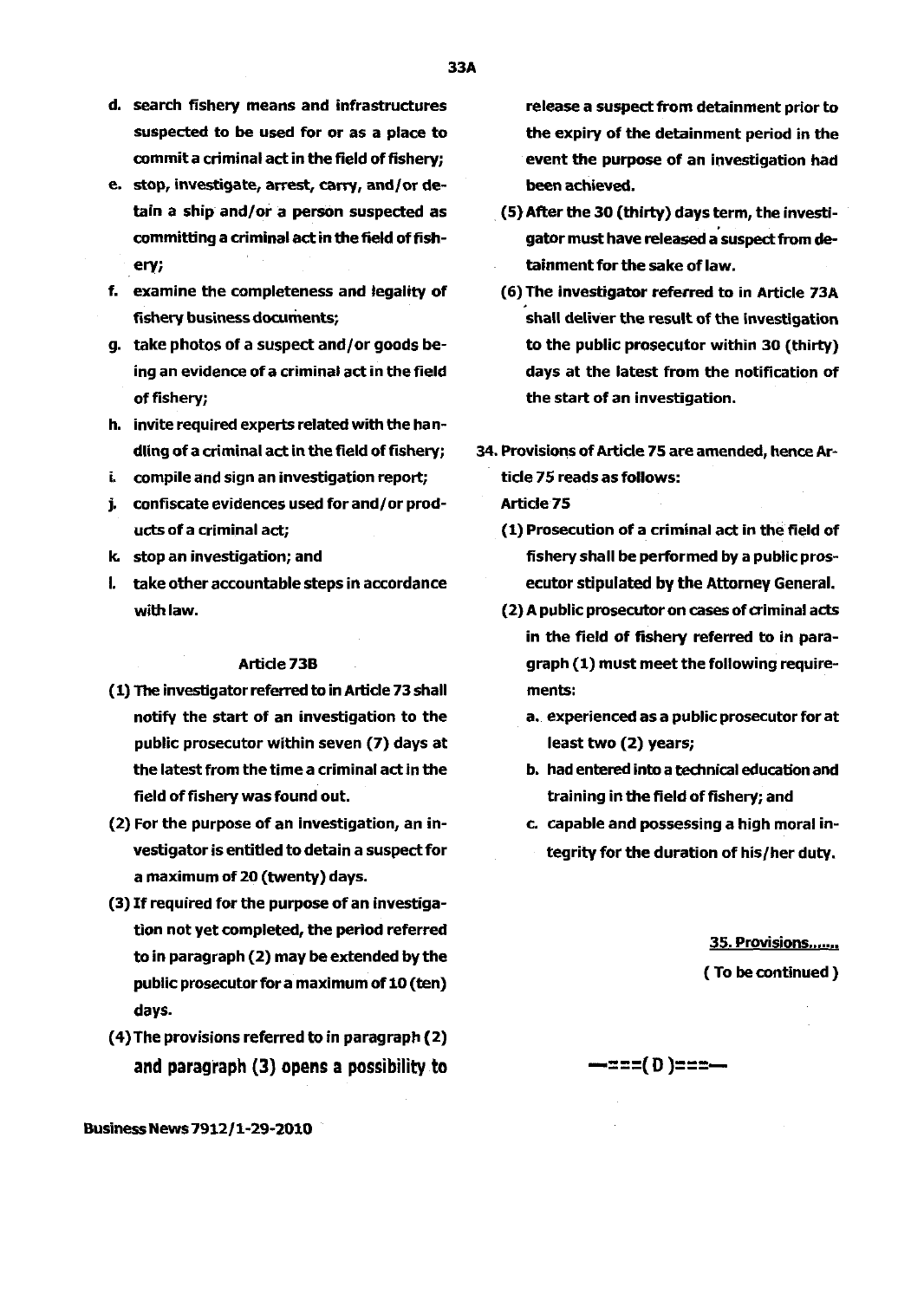# **AMENDMENT TO LAW NO. 31 YEAR 2004 CONCERNIGN FISHERY**

(R.I. Law No. 45 Year 2009, dated October 29, 2009} [Continued from Business News No. 7912 pages 23A-33A]

35. Provisions of Article 76 is added with one (1) paragraph, i.e. paragraph (9), hence Article 76 reads as follows:

### Article 76

- (1) After receiving the result of an investigation from the investigator, the public prosecutor must notify the result of his examination to the investigator within five (5) days accounted for from the date of receiving the investigation file.
- (2)ln the event the result of the submitted investigation is not yet complete, the public prosecutor must return the case file to the investigator accompanied with directives on matters that must be equipped.
- (3) Within a period Of a maximum of 10 {ten} days accounted for from the date of receiving a file, the investigator shall return the file back to the public prosecutor.
- (4) The investigation will be deemed as concluded if within a period of five (5) days, the public prosecutor did not return the product of the investigation or if before the time limit expired, there had been a notification on the case from the public prosecutor to the investigator.
- (5) In the event the public prosecutor states that the investigation product is complete within a period of a maximum of 10 (ten) days accounted for from the date of receiving the file from the investigator is declared as complete, the public prosecutor shall deliver the case to the Fishery Court.
- (6) For the purpose of prosecution, a public prosecutor has the authority to execute a detainment or a follow-up detainment for 10 (ten) days.
- (7} If required for the purpose of an investigation not yet completed, the period referred to in paragraph (6) may be extended for a maximum of 10 (ten} days by the chairman of the district court having the authority there-to.
- (8)The provisions referred to in paragraph (6) and paragraph (7) provides a possibility to release a suspect from detainment before the expiry of the detainment period if the interest of the investigation had been met.
- (9) The public prosecutor shall deliver the case file to the chairman of the district court having the authority within 30 (thirty) days at a maximum from the date of receipt of the file from the investigator was declared as complete.

Business News 7913-7914/2-3-2010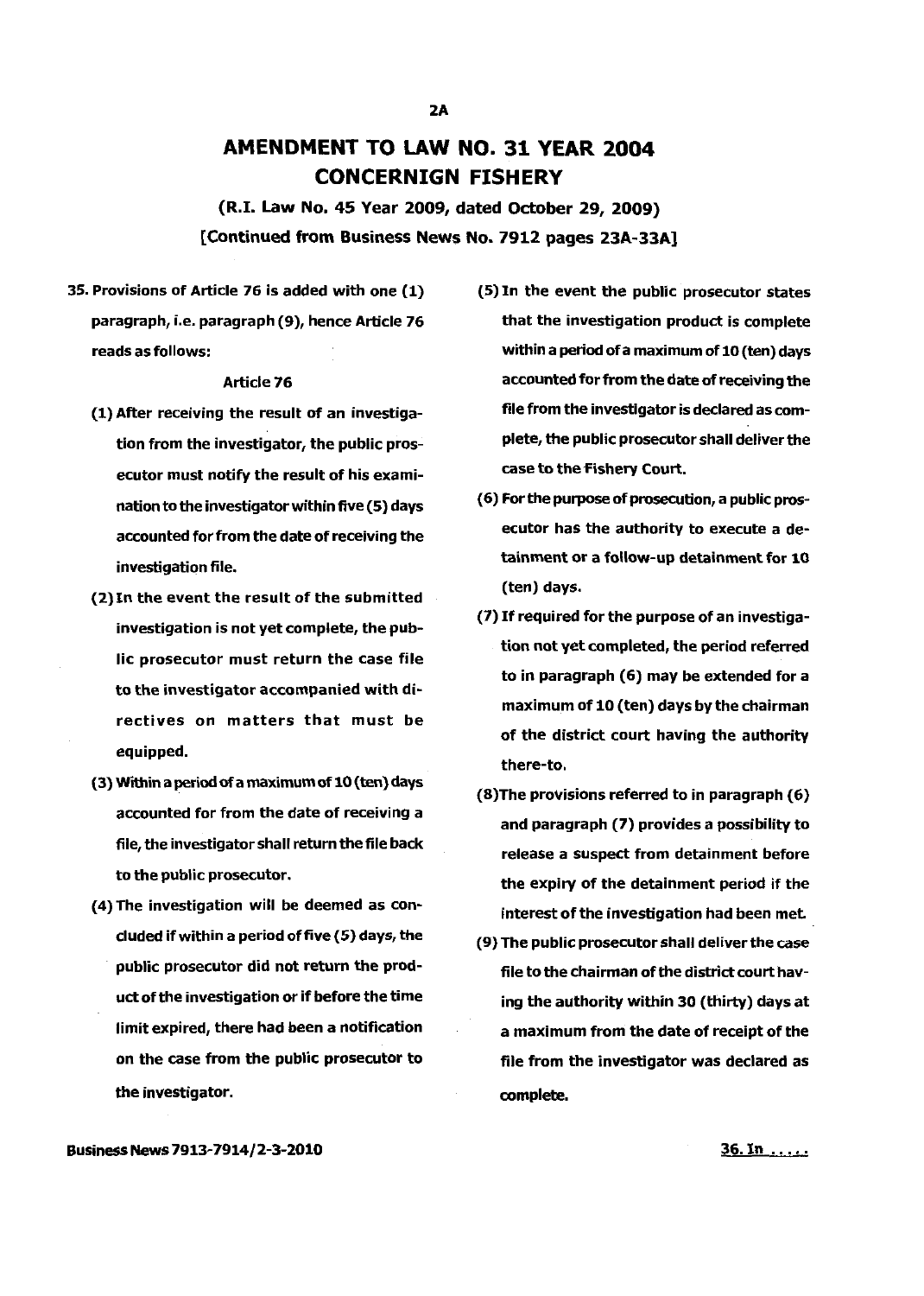36. In between Part Two and Part Three, one (1) part is inserted, i.e. Part Two A, reading as follows:

# Part Two A

## Evidences

#### Article 76A

Things and/ or tools used in and/or produced from a fishery criminal act may be confiscated for the State or destroyed after receiving the approval of the district court chairman.

#### **Article 76B**

- (1) Evidences of the products of fishery criminal acts that are easily spoiled or requiring a high maintenance cost may be auctioned thru the approval of the chairman of the district court.
- (2) Part of evidences of the products of fishery . criminal acts that are easily spoiled as referred to in paragraph (1) in the form of form of fish shall firstly be set aside for the purpose of proving in court.

# Article 76C

- (1) Things and/or tools confiscated from the product of fishery criminal act as referred to in Article 76A may be auctioned for the State;
- (2) Performance of the bid shall be made by the State Auction Agency in accordance with provisions of Legislations.
- (3) Money that is the yield of auction of confiscated products of fishery criminal acts shall

be deposited in the State treasury as State non-tax Income.

- (4) Law enforcement apparatus in the field of fishery succeeding in performing duty properly and parties contributing in efforts to save State assets shall be provided with appreciation in accordance with provisions of Legislations.
- (5) Confiscated things and/or tools from the products of fishery criminal acts in the form of fishing ship may be given to Fisherman Business Groups and/or fishery cooperatives.
- (6) Further provisions on provision of appreciation shall be regulated with a Government Regulation.
- 37. In between Article 78 and Article 79 one (1) article is inserted i.e. Article 78A, reading as follows:

#### Article 78A

- (1) A Fishery Court Secretariat shall be formed in every district court that already has a Fishery Court, headed by a junior registrar.
- (2) In the performance of duty, the junior registrar referred to in paragraph (1) shall be assisted by several persons as replacing registrars.
- (3) The junior registrar and replacing registrar of a Fishery Court shall originate from within the district court environment.
- ( 4) Provisions on terms, procedure on the nomination and dismissal of a junior registrar and

 $a$  replacing  $\ldots$ .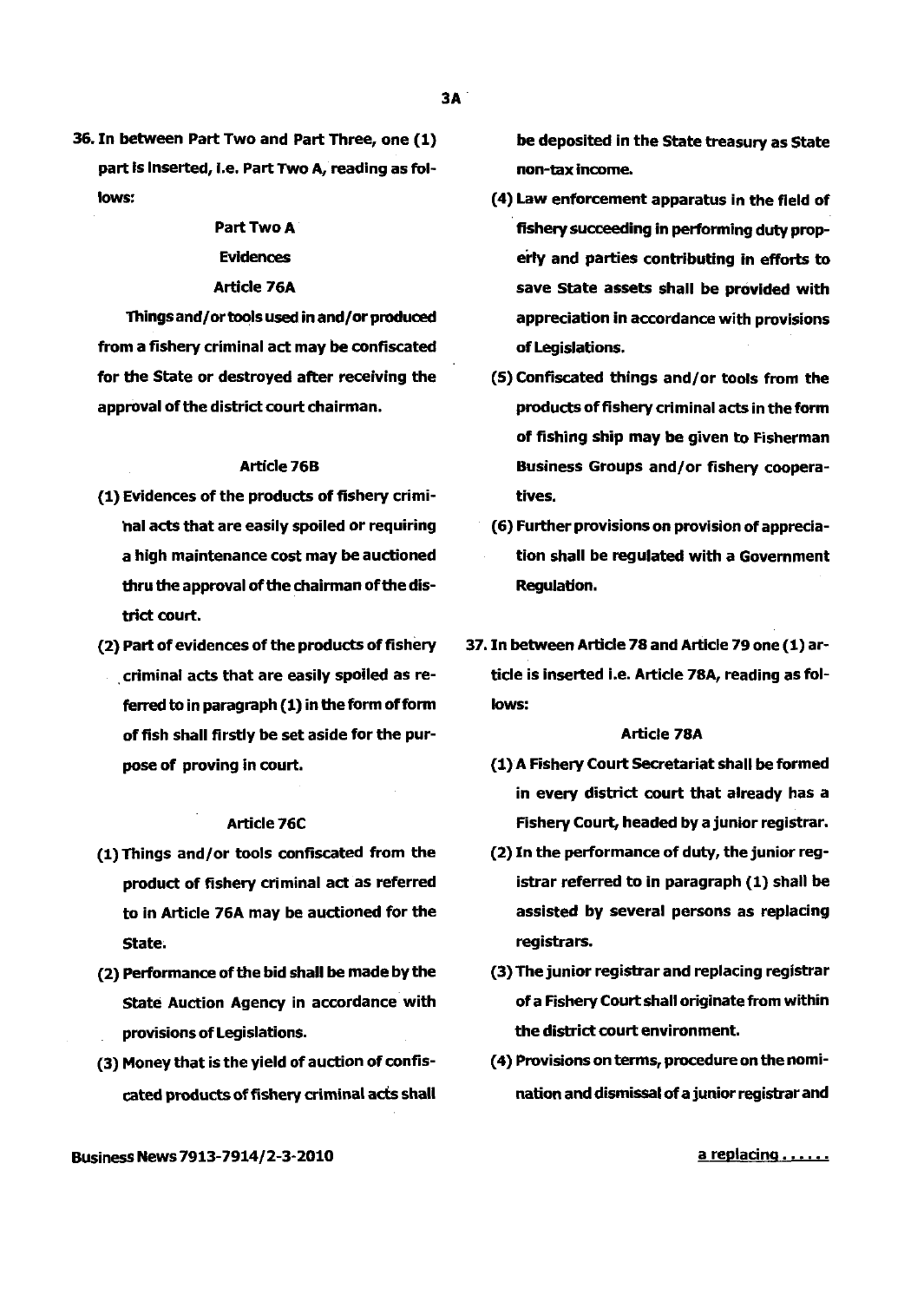a replacing registrar in a Fishery Court, and composition of organization structure, duties, and work mechanism of a Fishery Court sub-secretariat is regulated with a regulation of the Supreme Court in accordance with provisions of Legislations.

38. In between Article 83 and Article 84 one (1) article is inserted i.e. Article 83A, reading as follows:

### Article 83A

- (1) Other than those stipulated as suspect in a fishery criminal act or other criminal acts, other ship crew may be returned including those of foreign citizenship.
- (2) The returning of ship crew of foreign citizenship as meant in paragraph (1) shall be performed by the agency responsible in the field of immigration thru the embassy or representative of the State that is the origin of the ship crew.
- (3) Provisions on returning ship crew of foreign citizenship as meant in paragraph (1) shall be performed in accordance with provisions of Legislations.
- 39. Provisions of Article 85 are amended, hence Article 85 reads as follows:

# Article 85

Any person who intentionally possess, control, carry, and/or use fish catching means and/ or fish catching auxiliary means disturbing and damaging the continuity of fish resources in the

BusinessNews7913-7914/2-3-2010

fishery management zone of the State of the Republic of Indonesia as meant in Article 9 shall be sentenced with Imprisonment for a maximum of five (5) years and a fine of a maximum of Rp2,000,ooo,ooo.oo (two billion rupiah).

- 40. Provisions of Article 93 are amended, hence Article 93 reads as follows: Article 93
	- (1) Any person possessing and/or operating a fish catching ship flying Indonesian flag catching fish in the fishery management zone of the State of the Republic of Indonesia and/or in the open seas, not possessing the SIPI referred to in Article 27 paragraph (1), shall be sentenced with imprisonment for a maximum of six (6) years and a fine of a maximum of Rp2,000,000,000.00 (two billion rupiah).
	- (2) Any person possessing and/ or operating a fish catching ship flying a foreign flag catching fish in ZEEI not possessing the SIPI as meant in Article 27 paragraph (2), shall be sentenced with imprisonment for a maximum of six (6) years and a fine of a maximum of Rp20,ooo,ooo,ooo.oo (twenty billion rupiah).
	- (3)Any person operating a fish catching ship flying Indonesian flag in the fishery management zone of the State of the Republic of Indonesia, not carrying the original SIPI referred to in Article 27 paragraph (3) shall be sentenced with imprisonment for a maximum of six  $(6)$  years and a fine

of a maximum . . . . .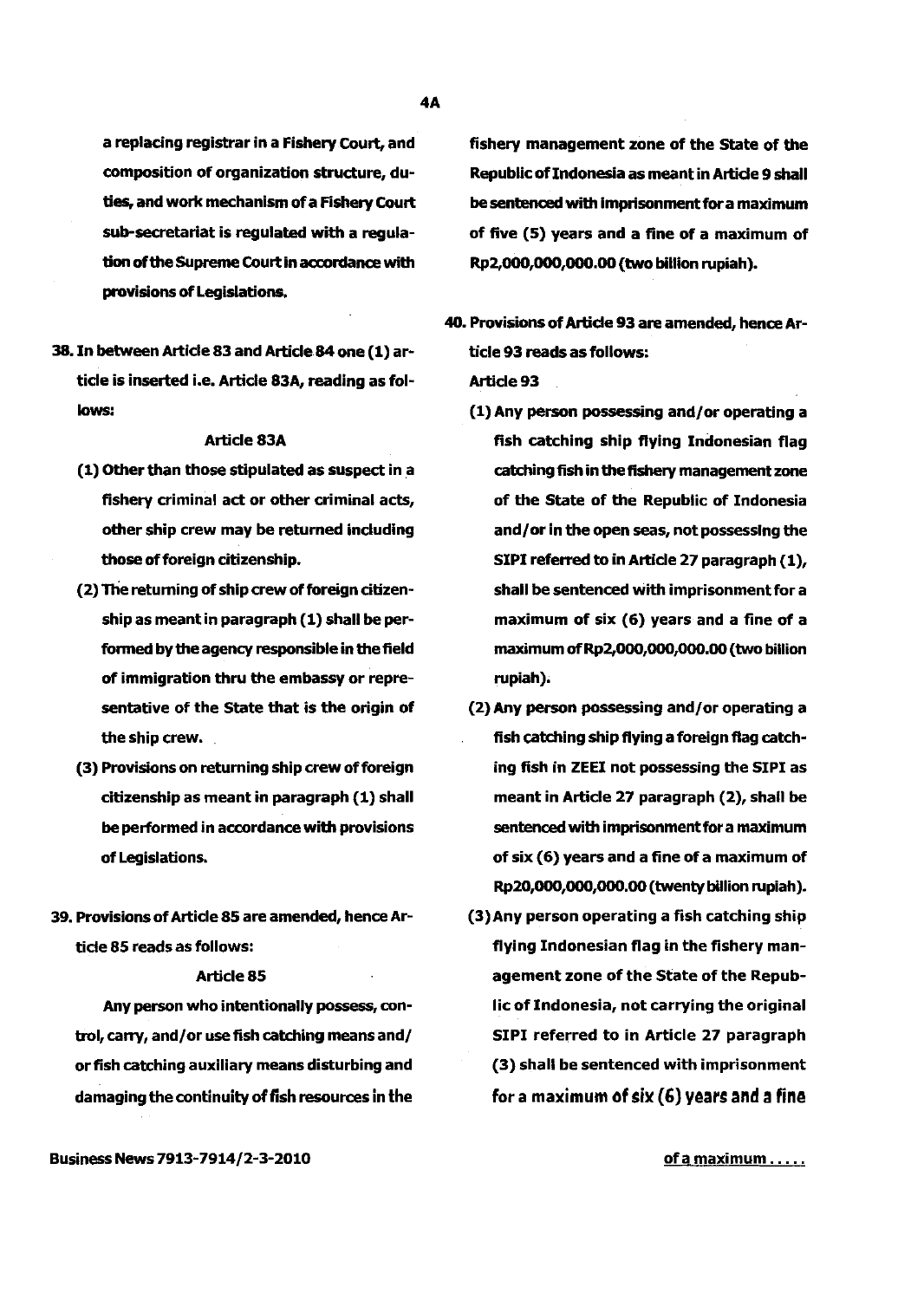of a maxi mum of Rp2,000,000,000.00 (two billion rupiah).

- ( 4) Any person operating a fish catching ship flying a foreign flag in the ZEEI, not carrying the original SIPI referred to in Article 27 paragraph (3) shall be sentenced with imprisonment for a maximum of six (6) years and a fine of a maximum of Rp20,000,000,000.00 (twenty billion rupiah).
- 41. In between Article 94 and Article 95, one (1) article is inserted i.e. Article 94A, reading as follows:

# Article 94A

Any person falsifying and/or using false SIUP, SIPI, and SIKPI as meant in Article 28A shall be sentenced with imprisonment for a maximum of seven (7) years and a fine of a maximum of Rp3,000,000,000.00 (three billion rupiah).

42. Provisions of Article 98 are amended, hence Article 98 reads as follows:

#### Article 98

Captain of a fishing ship not possessing the Sailing Approval Letter referred to in Article 42 paragraph (3) shall be sentenced with impris- • onment for a maximum of one (1) Year and a fine of a maximum of Rp200,000,000.00 (two hundred million rupiah).

43. In between Article 100 and Article 101, four (4) articles are inserted, i.e. Article 100A, Article

Business News 7913-7914/2-3-2010

1008, Article lOOC, and Article 1000, reading as follows:

#### Article 100A

In the event the criminal act referred to in Article 28A, falsifying the approval referred to in Article 35 paragraph (1), and falsifying the registration as meant in Article 36 involves an official, the sanction shall be added with 1/3 (one third) of the basic sanction.

# Article 1008

In the event the criminal act referred to in Article 8, Article 9, Article 12, Article 14 paragraph (4), Article 16 paragraph (1), Article 20 paragraph (3), Article 21, Article 23 paragraph (1), Article 26 paragraph (1), Article 27 paragraph (1), Article 27 paragraph (3), Article 28 paragraph (1), Article 28 paragraph (3), Article 35 paragraph (1), Article 36 paragraph (1), Article 38, Article 42 paragraph (3), or Article 55 paragraph (1) was committed by a minor fisherman and/ or minor fish cultivator, he/she shall be sentenced with imprisonment for a maximum of one (1) year or a fine of a maximum of Rp250,000,000.00 (two hundred fifty million rupiah).

# Article lOOC

In the event the criminal act referred to in paragraph (2) of Article 7 was committed by a minor fisherman and/ or minor fish cultivator, he/ she will be sentenced with fine for a maximum of Rp100,000,000.00 (one hundred million rupiah).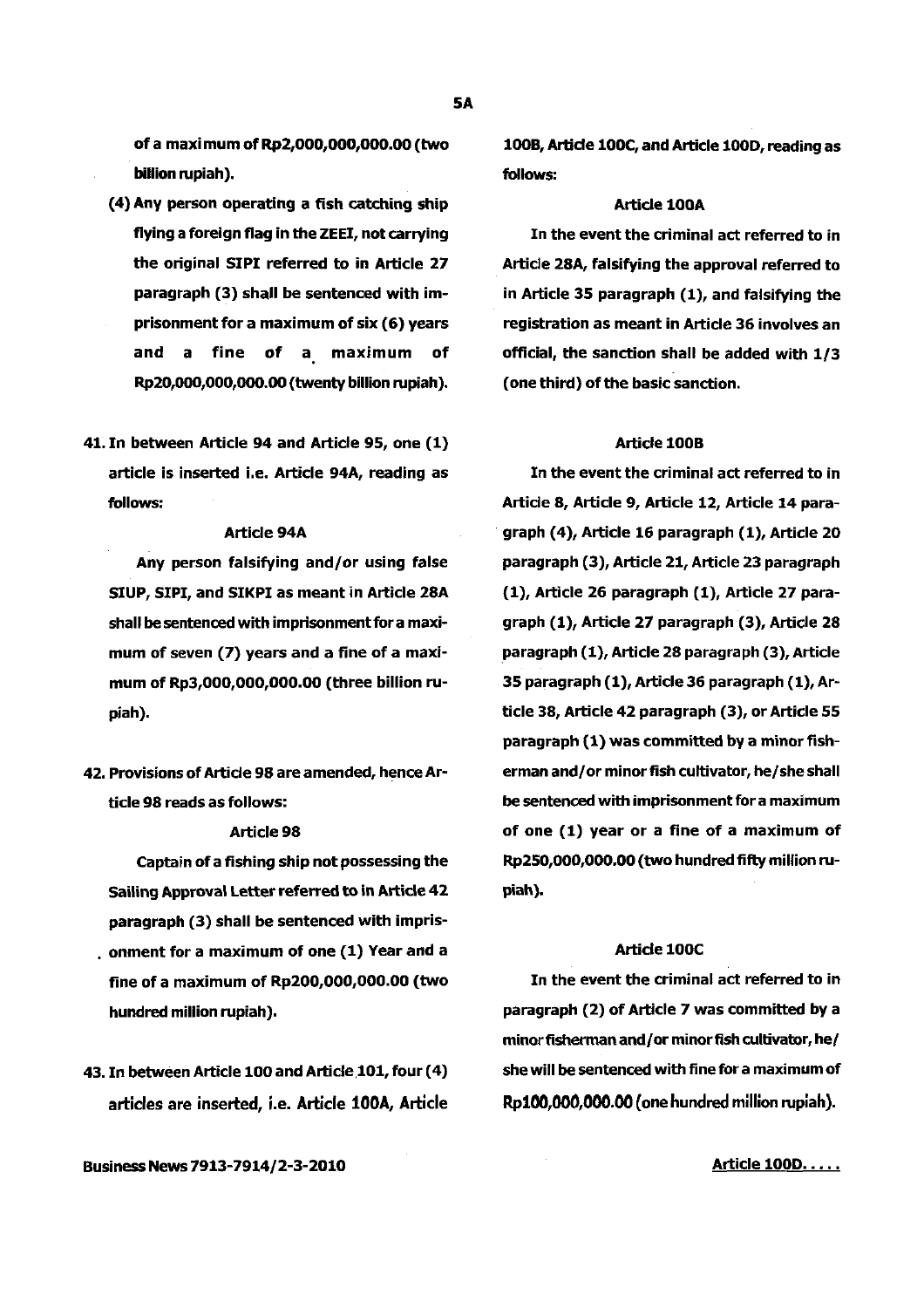#### Article 100D

In the event a court imposed a sanction in the form of a fine, the fine must be deposited to the State treasury as non-tax income of the Ministry in charge of fishery affairs.

44. Provisions of Article 105 are deleted.

45. Provisions of Article 110 are amended, hence Article 110 reads as follows:

#### Article 110

When this Law commences to come to effect:

- a. Law No. 9 Year 1985 concerning Fishery (Statute Book of the Republic of Indonesia Year 1985 No. 46, Supplement to R.I. Statute Book No. 3299); and
- b. Provisions of investigation as regulated in Article 14 and provisions of sanctions on fine in Article 16 paragraph (1) of Law No. 5 Year 1983 concerning Indonesian Exclusive Economy Zone (Statute Book of the Republic of Indonesia Year 1983 No. 44, Supplement to R.I. Statute Book No. 3260) particularly related with criminal act in the field of fishery;

are revoked and declared as not in effect any more.

46. In between Article 110 and Article 111, one ( 1) article is inserted i.e. Article 110A, reading as follows:

Business News 7913-7914/2-3-2010

### Article 110A

All Government Regulations instructing the enforcement of provisions of this Law shall be stipulated within a period of one (1) year at the latest from the date this Law was enacted.

#### ARTICLED

This Law commences to come to effect from the date of enactment.

For public cognizance, this Law shall be announced in the Statute Book of the Republic of Indonesia.

Ratified in Jakarta on October 29, 2009 PRESIDENT OF THE REPUBLIC OF INDONESIA, sgd.

DR. H. SUSILO BAMBANGYUDHOYONO

Enacted in Jakarta on October 29, 2009 MINISTER OF LAW AND HUMAN RIGHTS REPUBLIC OF INDONESIA, sgd.

#### PATRIAUSAKBAR

#### STATUTE BOOK OF THE REPUBLIC OF INDONESIA

#### YEAR 2009 NO. 154

#### ELUCIDATION .....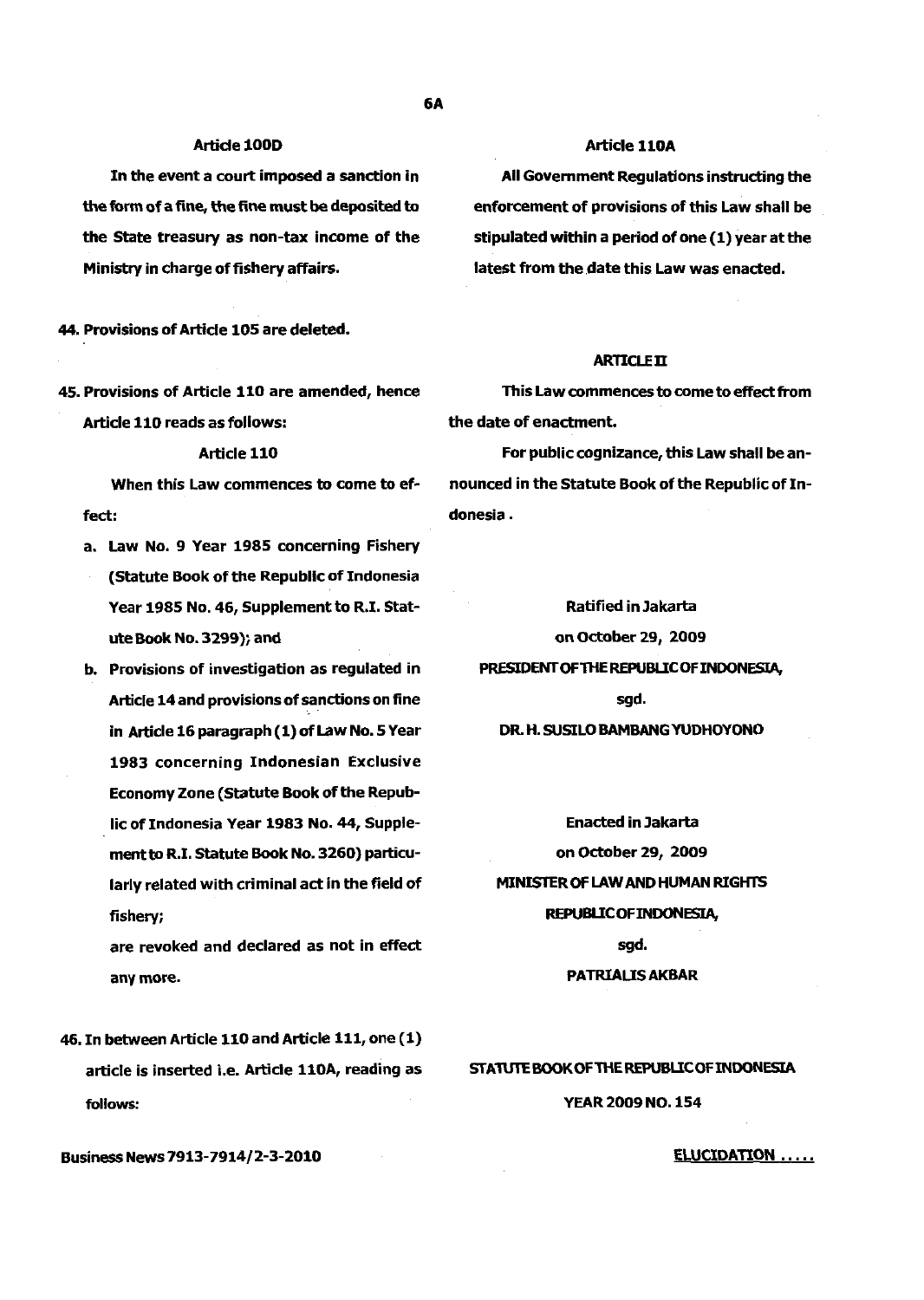# ELUCIDATION OF LAW OF THE REPUBLIC OF INDONESIA NO. 45 YEAR 2009 CONCERNING AMENDMENT TO LAW NO. 31 YEAR 2004 CONCERNING FISHERY

### I. GENERAL

As an archipelagic state having a major part of its territory consisting of seas, Indonesia possesses a very large and variety of fish potential. The possessed fishery potential constitutes an economy potential that can be utilized for the nation's future as backbone for the national development. The utilization there-of shall be directed optimally to the utilization of fish resources by observing the available support power and its conservation to improve the prosperity of the people, to improve the living standard of small fishermen and small fish cultivators, increase the receipt of foreign exchange for the State, expand work opportunities, increase productivity, added value and competitive power of fishery products, and to ensure the conservation of fish resources, fish cultivation area and spatial layout. These issues mean that the utilization of fish resources must be in a balance with its support power so that it can be expected to provide an everlasting benefit. One of them is by exercising control of fishery business thru the regulating of fishery management.

The United Nations Convention on the Law of the Sea year 1982 that had been ratified by

Law No. 17 year 1985 concerning ratification of United Nations Convention on the Law of the Sea year 1982, places Indonesia as having a sovereign right to execute the utilization, conservation, and management of fish resources within Indonesia Exclusive Economy Zone (ZEE), and the open seas that shall be performed based on re- . quirements or prevailing international standards.

Therefore, a legal basis is required for the management of fish resources able to contain all management aspects of fish resources and to anticipate the development of legal requirements and technology. The presence of Law No. 31 year 2004 concerning Fishery is expected to anticipate and automatically constitutes a solution on large changes in the field of fishery related with the availability of fish resources, preservation of the environment of fish resources, and the development of a more effective, efficient, and modern management of fishery.

On the other hand, there are several issues in the development of fishery required to get the attention of all parties, both the Government and the public and other parties related with the development of fishery. Among these issues are indications of excessive fish catching, theft of fish, and other illegal fishing actions, not only inflicting losses to the State, but also threatening the interests of fishermen and fish cultivators, industrial climate, and the national fishery business. These problems must be settled seriously, hence law enforcement in the aspect of fishery becomes very important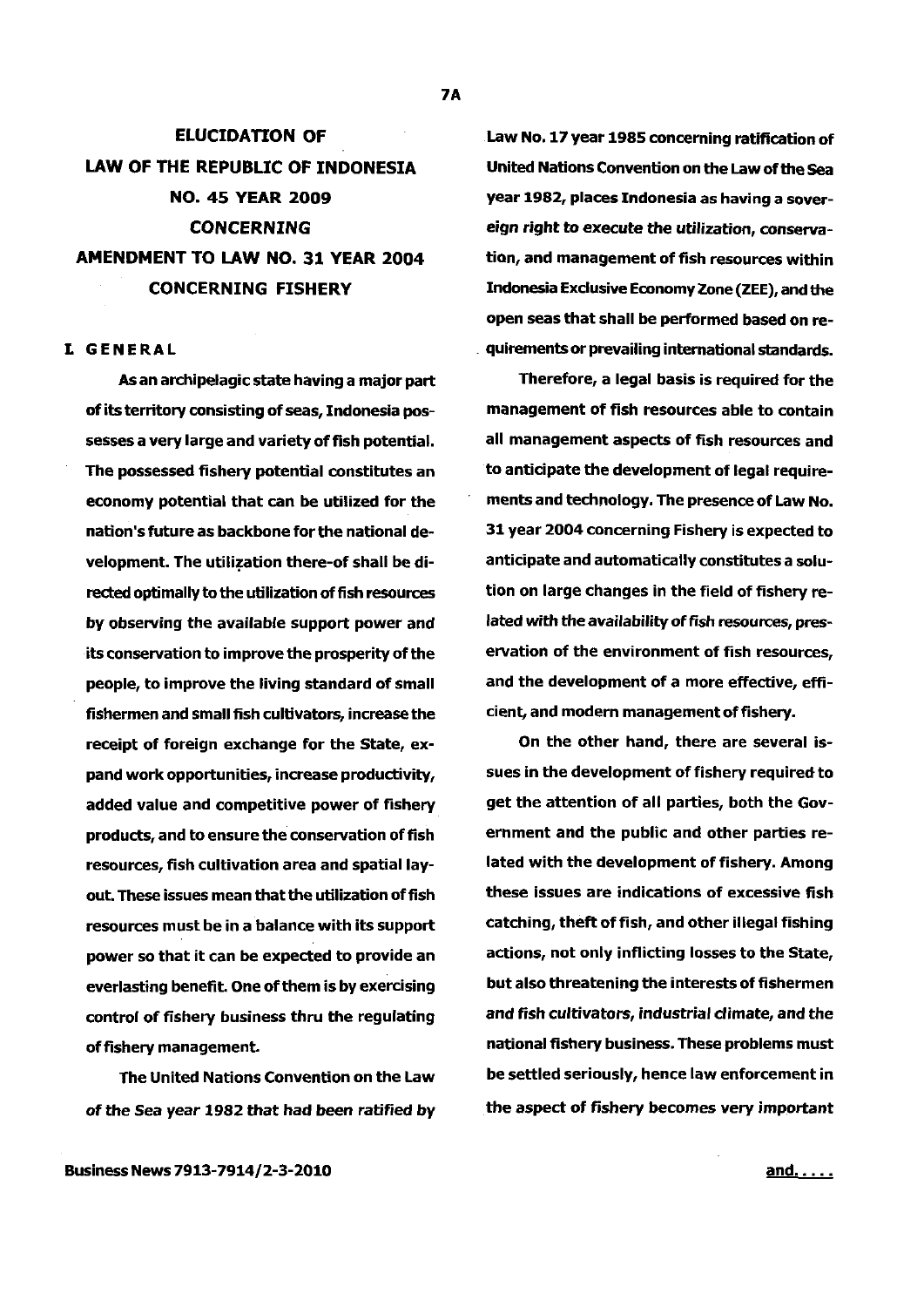and strategic in the context of supporting fishery development in a controlled manner and continuously. The availability of a legal certainty constitutes an absolute condition required in the handling of criminal acts in the field of fishery.

However, at present Law No. 31 year 2004 on Fishery cannot yet anticipate the development of technology and the development of requirements on law in the context of the management and utilization of fish resources potentials, and still cannot answer those problems. Therefore, it is necessary to make changes on several substances, both concerning the aspects of management and bureaucracy as well as its legal aspects.

Vulnerabilities in the aspect of fishery management among others are the absence of a coordination mechanism between agencies related with the management of fishery. Whereas in the aspect of bureaucracy, among others is a conflict of interest in the management of fishery. Vulnerabilities in the legal aspect are among others issues on law enforcement, formulation of sanctions, and jurisdiction or relative competence of district courts on criminal acts in the field of fishery occurring outside of the authority of the district court.

Observing the vulnerabilities in the above Law No. 31 Year 2004 on Fishery, it is deemed necessary to make changes to the law, covering:

First, on control and law enforcement on

coordination mechanism between agencies, investigators in the handling of the investigation of criminal acts in the field of fishery, application of sanctions (penal law or fine), judicial procedure particularly on the determination of time limit of a case investigation, and facilities of law enforcement in the field of fishery, induding the possibility to apply legal actions in the form of sinking foreign ships operating in the fishery management zone of the State of the Republic of Indonesia.

Second, on fishery management, among others fishery ports/terminals, conservation, permitting, and harbor master affairs.

Third, extension of the Fishery Court jurisdiction is required, so as to cover all of the zones of the management of fishery of the State of the Republic of Indonesia.

Other than that, amendments to Law No. 31 Year 2004 on Fishery shall also be directed to favor minor fishermen and minor fish cultivators, among others in the aspects of permitting, obligation to apply provisions of fishing ship monitoring system, contributions of fishery, and the imposing of criminal sanctions.

# D. ARTICLE BY ARTICLE

ArtideI Number<sub>1</sub> Article 1

Self-explanatory.

Business News 7913-7914/2-3-2010

Number 2....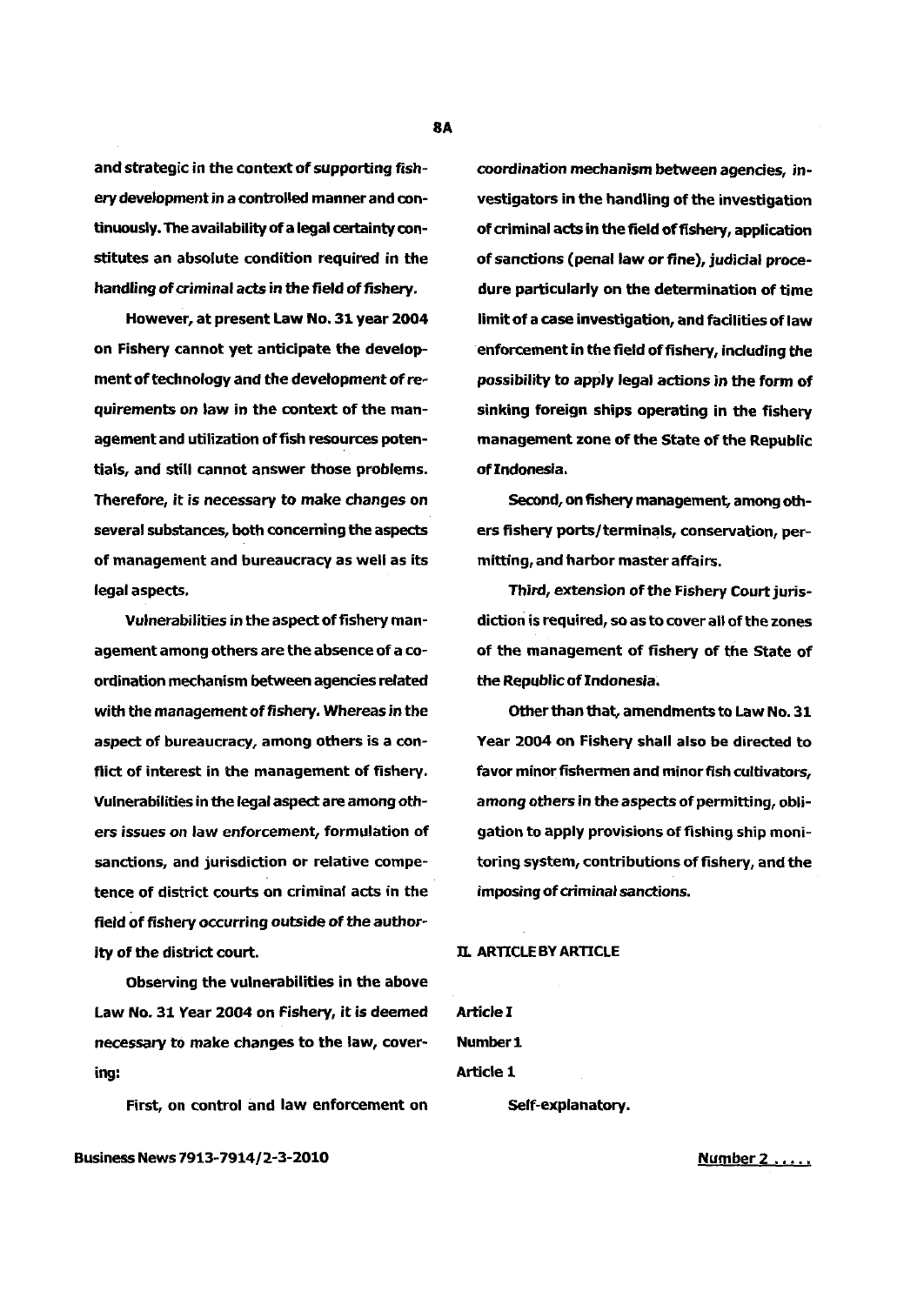#### Number2

# **Article 2**

#### Letter a

What is meant by "principle of benefit" is a principle showing that the management of fishery must be able to provide a maximum profit and benefit for the improvement of the welfare and the prosperity of the people.

#### Letter b

What is meant by "principle of justice" is that the management of fishery must be able to provide the same opportunity and chance proportionally for all citizens of the State without exception.

#### Letter c

What is meant by "principle of togetherness" is that the management of fishery shall involve all interest holders to achieve the prosperity of the fishery community.

#### Letter d

What is meant by "principle of partnership" is that the management of fishery shall be performed thru an approach of the strength of business performers and resources by taking into consideration the aspect of equality in business proportionally.

#### Letter e

What is meant by "principle of autonomy" is that the management of fishery shall be performed by optimizing the available potentials.

Letter f

What is meant by "principle of equality" is that the management of fishery shall be performed balanced and evenly, by taking into account minor fishermen and minor fish cultivators.

#### Letter g

What is meant by "principle of integrity" is that the management of fishery shall be performed integrated from upstream to downstream in efforts to improve efficiency and productivity.

#### Letter h

What is meant by "principle of transparency" is that the management of fishery shall be performed by taking into account the aspiration of the public and supported by the availability of information accessible by the public.

#### Letter i

What is meant by "principle of efficiency" is that the management of fishery shall be performed correctly, orderly, and efficiently to achieve a maximum product.

#### Letter j

What is meant by "principle of preservation" is that the management of fishery shall be performed at an optimum by still observing the aspect of the preservation of fish resources.

Letter k

What is meant by "principle of continuous

development" ......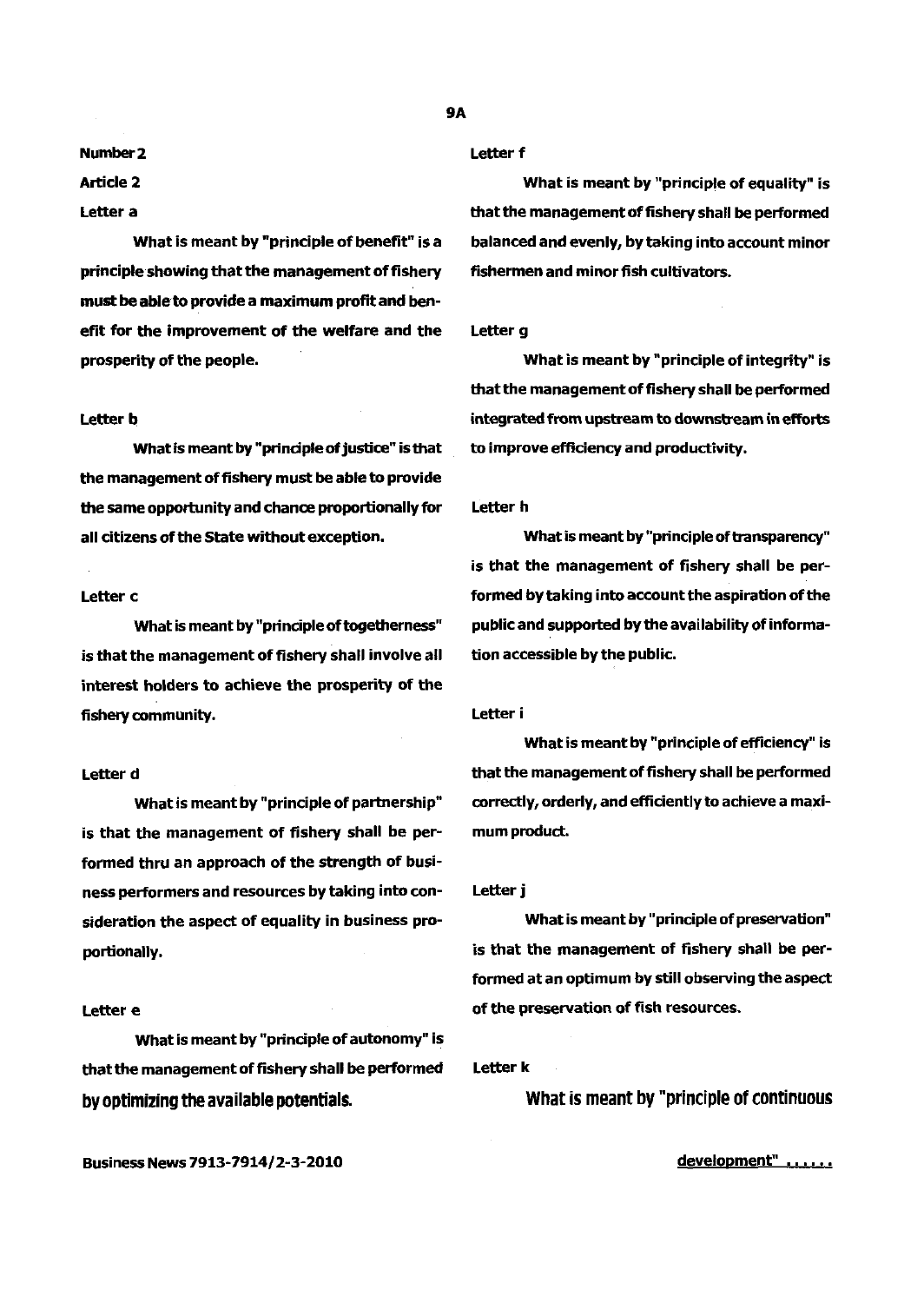# 10A

development" is that the management of fishery shall be performed according to plan and shall be able to improve the welfare and prosperity of the people by prioritizing the preservation of the functions of the living environment for the present and the future.

Self-explanatory. The contract of the second resources.

What is meant by "fishing ship monitoring in Self-explanatory. system" is a form of control system in the field of fish catching by using stipulated fishing ship monitoring equipment, such as fishing ship monitoring system (vessel monitoring system/VMS).

#### Letter I

Efforts to increase the productivity of waters can be made by sowing new kinds of fish, that may cause negative effects on the preservation of local fish resources, hence it is necessary to consider so that the spread of the new kinds of fish can adapt to the environment of the local fish resources and/or shall not damage the purity of fish resources.

# Letter<sub>m</sub>

What is meant by "catching fish based on cultivation" is catching fish breeding from the product of re-sowing.

Letter n

In accordance with the development of technology, cultivation offish is no more limited in rivers, lakes, and sea.

Since these waters involve public interests, it is necessary to stipulate the location and width of the area and method to be used so as not to Number 3 disturb public interests.

Article 7 and 200 and 200 and 200 and 200 and 200 Besides that, it is necessary to stipulate Paragraph (1) **provisions for the purpose of protecting the culti-**Letter a thru Letter j **vation, e.g., pollution to the environment of fish** 

#### Letter k Letter o

Letter p

There are several methods that can be adopted in the performance of rehabilitation and improvement of fish resources and its environment, among others, by planting or reforesting mangrove, installing man-made coral reef, develop sanctuaries or places for fish to breed or fish, increasing the fertility of waters by fertilizing or adding the kinds of foods, construction of fish ruaya channels, or dredging the water base.

Letter q

Self-explanatory.

Letter r

What is meant by "water zone conservation" is a water zone that is protected, managed with zoning system to realize a continuous management of fish resources and its environment.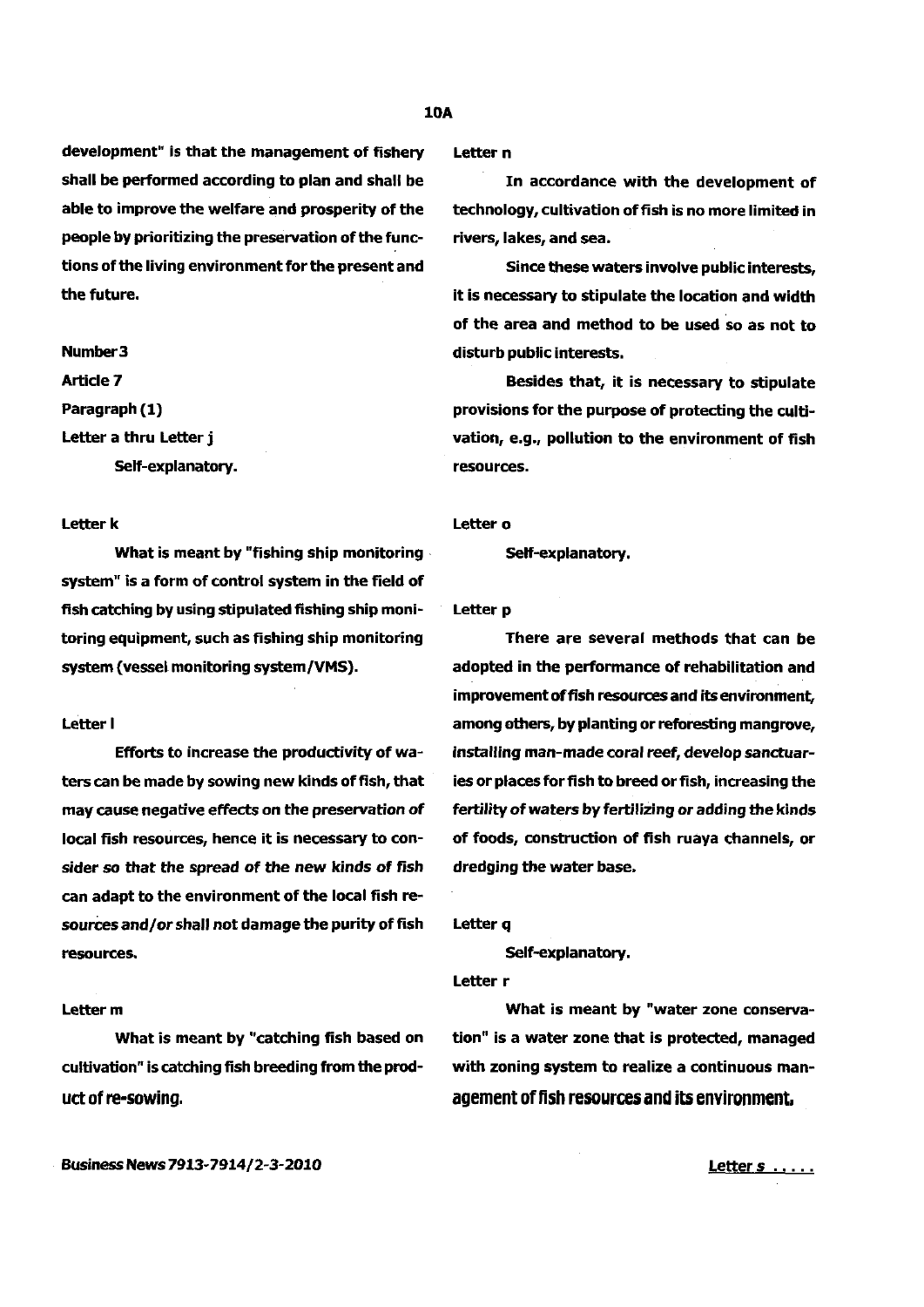#### Letters

The stipulation of plaque and the area of fish disease plague is intended so that the public is aware that a plague is raging in the area, and preventive steps are stipulated to prevent the plague to spread from one area to another.

# Letter t and Letter u

Self-explanatory.

# Paragraph (2) thru Paragraph (4) Self-explanatory.

# Paragraph (5)

'"Experts'" consist of experts, academicians, and officials of Government agencies having the expertise in the field of fish resources.

#### Paragraph (6)

What is meant by "kinds of fish" are:

- a. fish with fins (pisces);
- b. lobsters, small crabs, crabs, and the like ( crustacea);
- c. shellfish, oyster, squid, octopus, snail, and the like(mollusca);
- d. jellyfish and the like (coelenterata);
- e. sea cucumber, urchin, and the like (echinodermata);
- f. frog and the like (amphibia);
- g. crocodile, turtle, tortoise, alligator, water snake air, and the like (reptilia);
- h. whale, dolphin, porpoise, dugong, and the like (mammalia};
- i. seaweed and other plants growing in water (algae); and
- j. other water biota having connections with the above kinds;

all of them induding parts there-Of and protected fishes.

## Number4

### Article 9

Fish catching equipments and/ or fish catching auxiliary means disturbing and damaging the continuity of fish resources include trawling net or large trawling net, and/or compressor.

#### Number 5

# Article 14

# Paragraph (1)

'"Sperm plasma" is a substance existing in the living being - group and constituting a genetic source or nature that can be utilized and developed or engineered to create new superior species, to protect existing sperm plasma so that it will not be lost, vanished, or damaged, besides it can also be a form Of protection of the existing ecosystem.

Paragraph (2)

Self-explanatory.

#### Paragraph (3)

What is meant by "new kind of fish" is fish that is not the original species and/ or not from Indonesian sea and land milieu, known and/or understood entered into the fishery management zone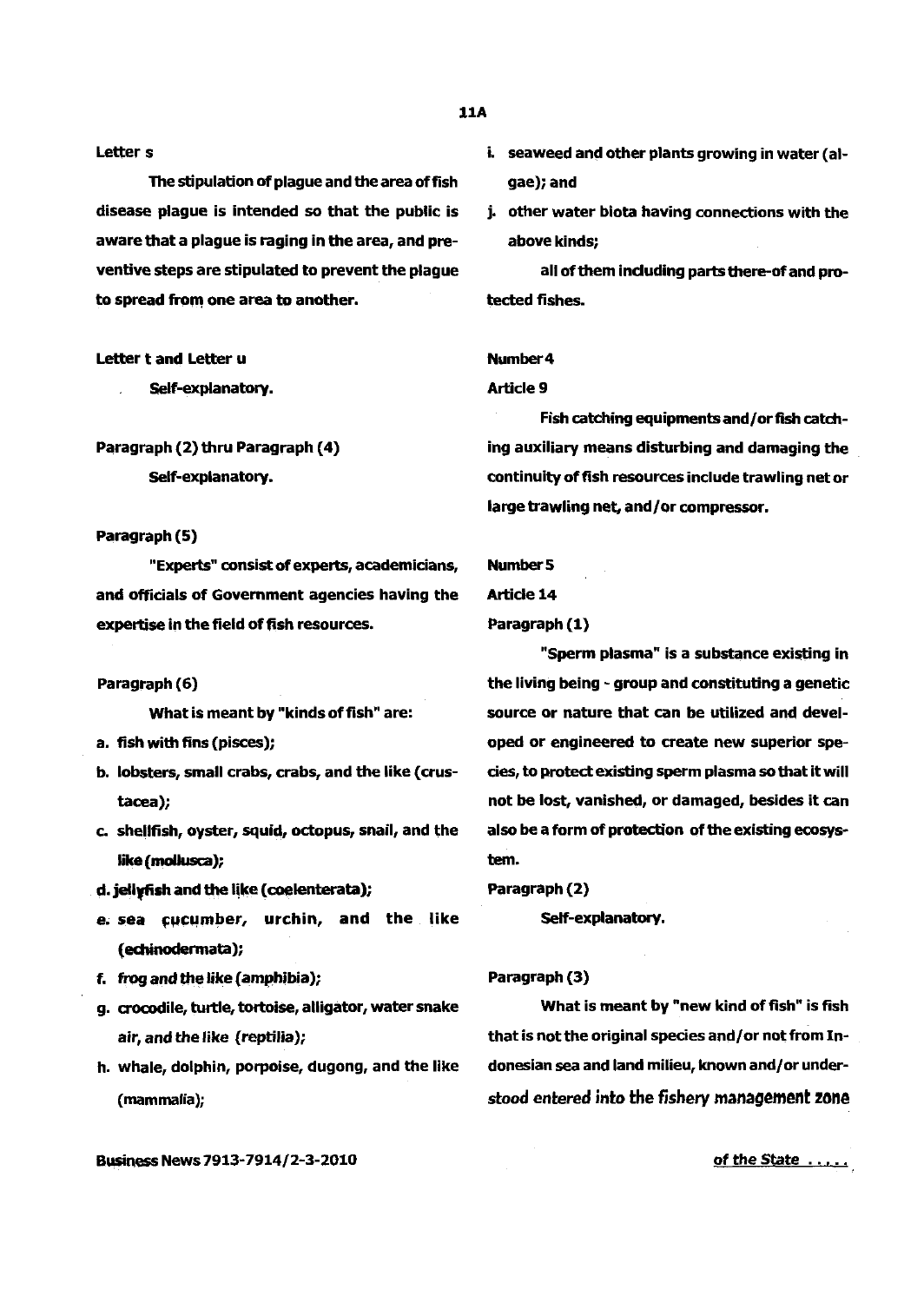of the State of the Republic of Indonesia, as well as fish originating from products of purifying, both domestically and from overseas.

Paragraph (4) and Paragraph (5) Self-explanatory.

Number6

Article 15A

Self-explanatory.

Number 7

Article 18

Paragraph (1)

Order on the utilization of water and land for the cultivation of fish is meant so that the distribution and utilization of water can be carried out at a maximum, in accordance with technical requirements for the cultivation of fish and so that it can prevent the use of an area that can inflict losses to fish cultivation, including the establishment of greenbelts.

Paragraph (2) thru Paragraph ( 4)

Self-explanatory.

Number 8

Article 23

Paragraph (1) and Paragraph (2) Self-explanatory.

Paragraph (3)

Obligation to socialize raw material, food supplement substances, auxiliary substances, and/

Business News 7913-7914/2-3-2010

or hazardous tools, also covers permitted substances or tools.

Number 9

Article<sub>25</sub> Self-explanatory.

Number 10 Article 25A and Article 258 Self-explanatory.

Article 25C

Paragraph (1)

Fishery industries among others cover industries in the aspect of supplying means and in- . frastructures for fish catching and flsh processing industries.

Paragraph (2) and Paragraph (3) Self-explanatory.

Number 11 Article 27 Paragraph (1) and Paragraph (2) Self-explanatory.

Paragraph (3)

What is meant by "original SIPI" is SIPI that is not in the form of photocopy and/or copy similar to the original, or that is made by an unauthorized official.

What is meant by "to carry the original SIPI" · is an obligation for any person to place and/ or store the original SIPI on board of a fish catching ship being operated.

Paragraph (4) .............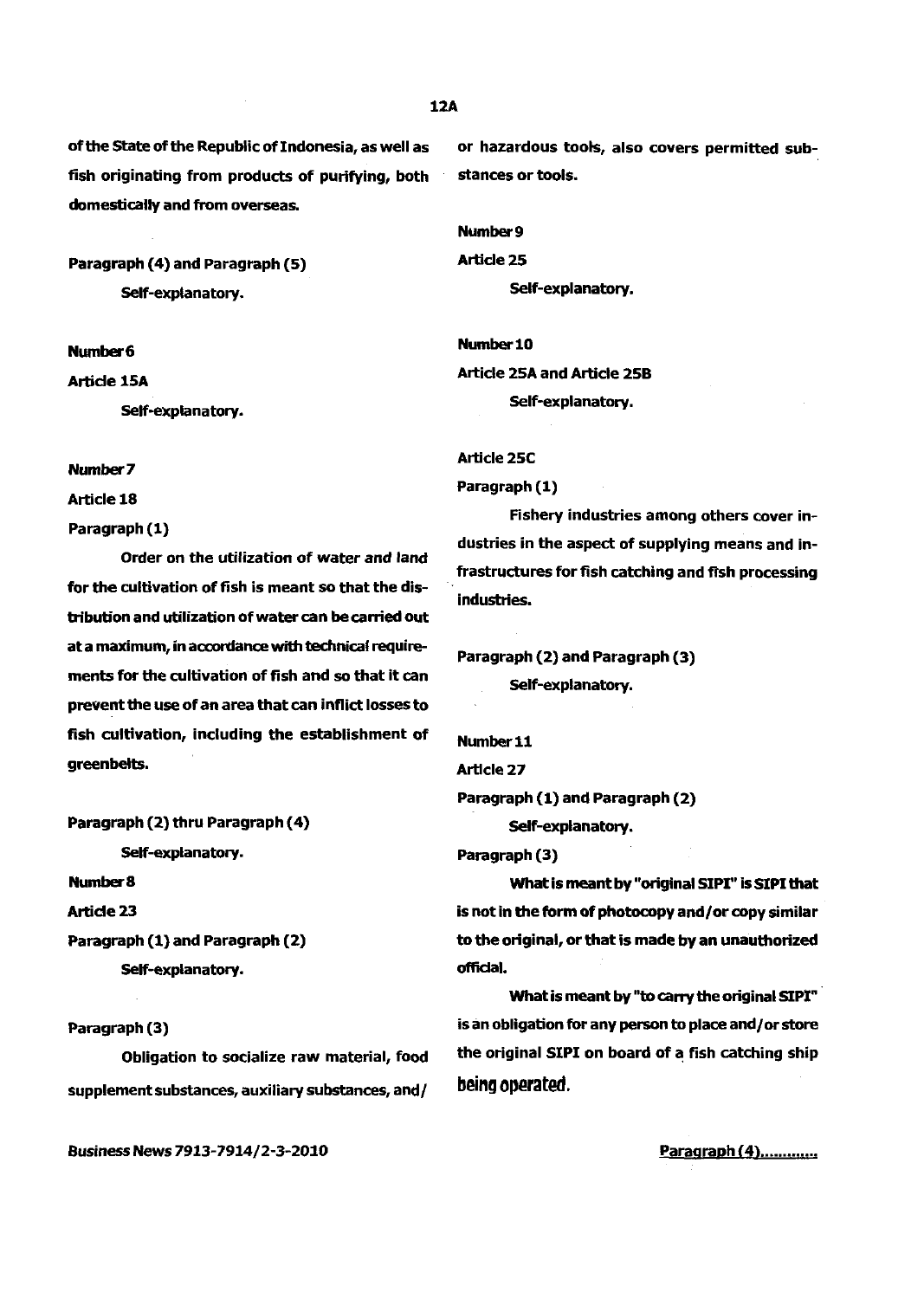Paragraph (4) and Paragraph (5) Self-explanatory.

Number12 Article 28 Paragraph (1) and Paragraph (2) Self-explanatory.

# Paragraph (3)

What is meant by "original SIKPI" is SIKPI that is not in the form of a photocopy and/ or a copy similar to the original, or that is made by an unauthorized official.

What is meant by "to carry the original SIKPI" is an obligation for any person to place and/ or store the original SIKPI on board of a fish transporting ship being operated.

Paragraph (4)

Self-explanatory.

Number13 Article 28A Self-explanatory. Number14 Article 32 Self-explanatory.

Number15 Article 35A self-explanatory.

Business News 7913-7914/2-3-2010

Number 16 Article36

Paragraph (1)

Registration of a fishing ship shall be contained in a book is intended to meet requirements for the issuance of SIPI or SIKPI. The Fishing Ship Book is not meant to be a ship registration grosse act being a requirement for the issuance of Ship Nationality Document of Indonesia for ships flying Indonesian banner as its national banner.

#### Paragraph (2)

Registration of fishing ships shall be equipped with documents, among others containing Name of Ship, Registration Number, Radio Call sign, Place of Manufacture, Type of Ship, Method and Type of Fish Catching Equipment, Tonnage, Length, Depth, Power of Engine, Drawing of Ship, Name and Address of Owner, Name of Company using the ship, and Ownership History set forth in the Fishing Ship Book.

Paragraph (3)

Self-explanatory.

Paragraph (4)

Fishing ships to be processed as of its nationality sign shall be registered firstly in the Fishing Ship Book.

Paragraph (5)

Self-explanatory.

Number 17 .....

#### 13A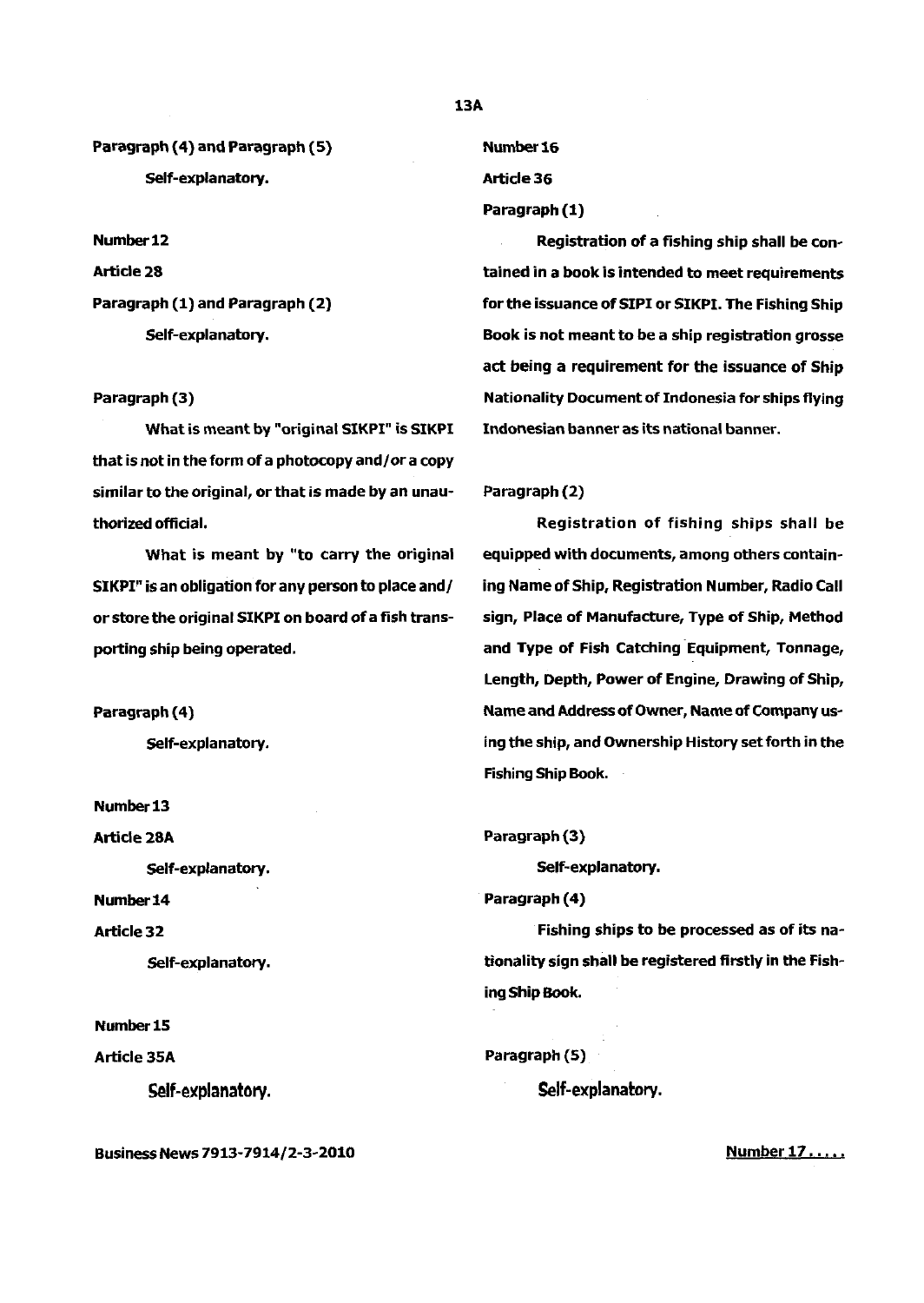Number17

Article 41

Paragraph (1)

Self-explanatory.

# Paragraph (2)

# Letter a

Self-explanatory.

# Letter b

Classification of fishing ports includes among others ocean fishing port, archipelagic fishing ports and shore fishing ports.

Letter c and Letter d

Self-explanatory.

# Letter e

In order to support and ensure the smoothness of the operations of fishing ports, borders of the area of work and operations shall be stipulated in geographical coordinates.

In the event the area of work and operations of a fishing port borders with and/ or has the same interest with other agencies, stipulation of its border shall be made thru coordination with related agencies.

Letter f

Self-explanatory.

# Paragraph (3)

Self-explanatory.

# Paragraph (4)

"Fish loading and unloading" also include fish landing.

Business News 7913-7914/2-3-2010

# Paragraph (5) Self-explanatory.

Number18 ·Article 41A Self-explanatory.

Number19 Article 42 Paragraph (1)

What is meant by "harbor master at fishing ports" are harbor masters placed particularly in fishing ports for administrative affairs and to carry out the functions of securing shipping safety.

```
Paragraph (2) 
Letter a thru Letter e 
       Self-explanatory.
```
# Letter f

What is meant by "log book" is a daily report in writing of a captain on fish catching or fish transportation activities. Letter g thru Letter p

Self-explanatory.

Paragraph (3) Self-explanatory.

# Paragraph (4)

The harbor master to be commissioned shall firstly be proposed to be coordinated with the Minister.

Paragraph  $(5)$ .....

#### 14A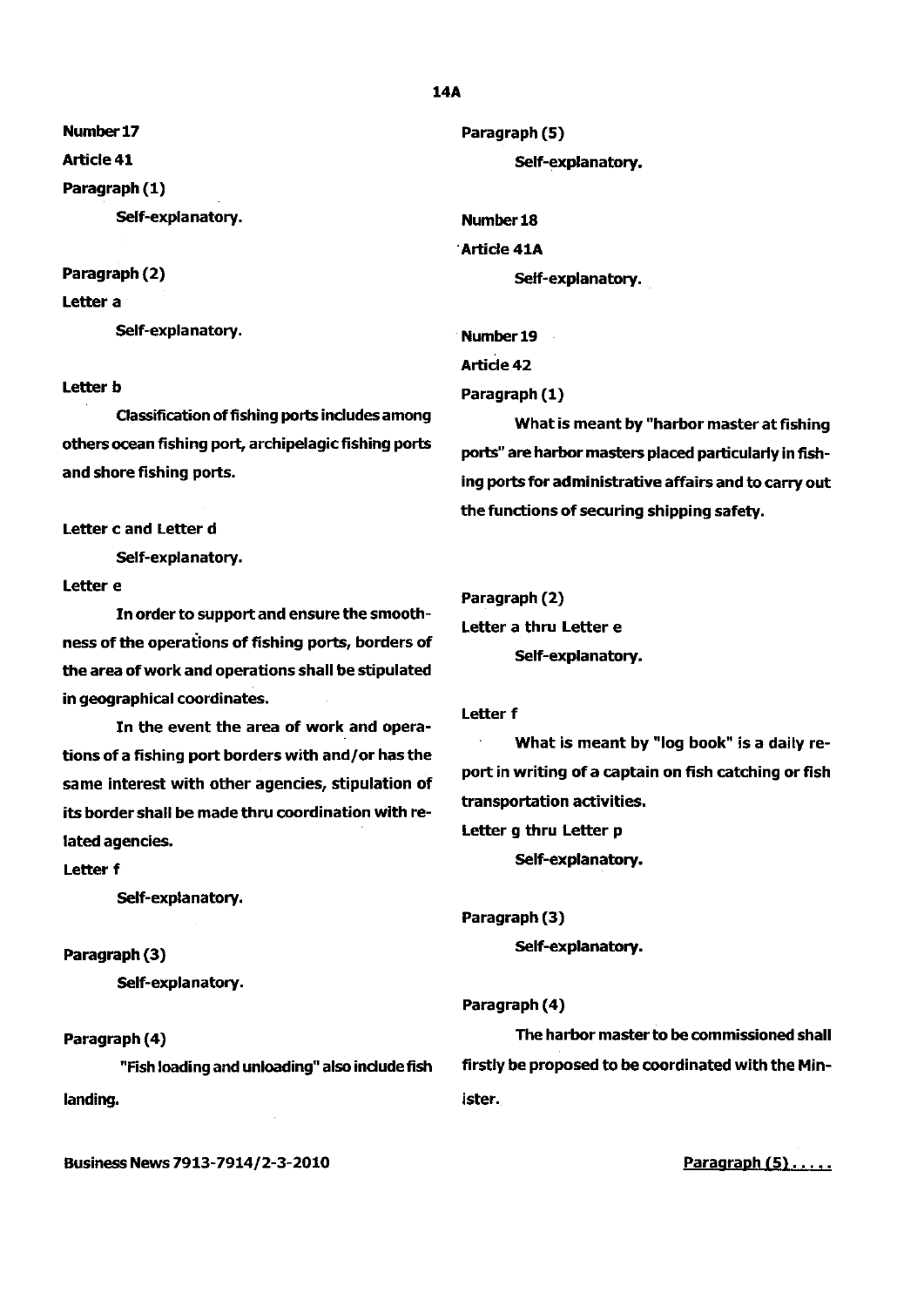Paragraph (5) and Paragraph (6) Self-explanatory.

Number20

Article 43

Self-explanatory.

Nwnber21

Article 44

Self-explanatory.

Number 22

Article 46

Paragraph (1)

In the context of compiling a plan on the de- Number 24 velopment of information system and statistics data **Article 48** system on fishery and its progress, data of tech- Paragraph (1) nique, production, processing, and marketing offish, Any person performing business in the field and of the socio-economy shall be compiled to pro- of fish catching or cultivation carried out in the sea vide a correct illustration on the level of utilization or other waters within and outside of the fishery of available fish resources. management zone of the State of the Republic of

The data and information are among others:

- a. kind, amount, and measurement of fishing ship;
- b. kind, amount, and measurement of fish catching tools;
- c. area and season of catching;
- d. amount of catch or amount of fish cultivation products;
- e. width of area and place of fish cultivation;
- f. number of fishermen and fish cultivators;
- g. kinds of available fish;

Business News 7913-7914/2-3-2010

- h. measurement of caught fish and season of fish spawning;
- j. data of the export and import of fishery commodity; and
- k. information on certain requirements related with export standard.

Paragraph (2)

Self-explanatory.

Number23

Article 46A

Self-explanatory.

Indonesia shall be imposed to fishery contribution because they had received direct benefit from the fish resources and/or its environment.

Paragraph (1a)

Self-explanatory.

Paragraph (2)

Self-explanatory.

Number25 Article SO Self-explanatory.

Number 26........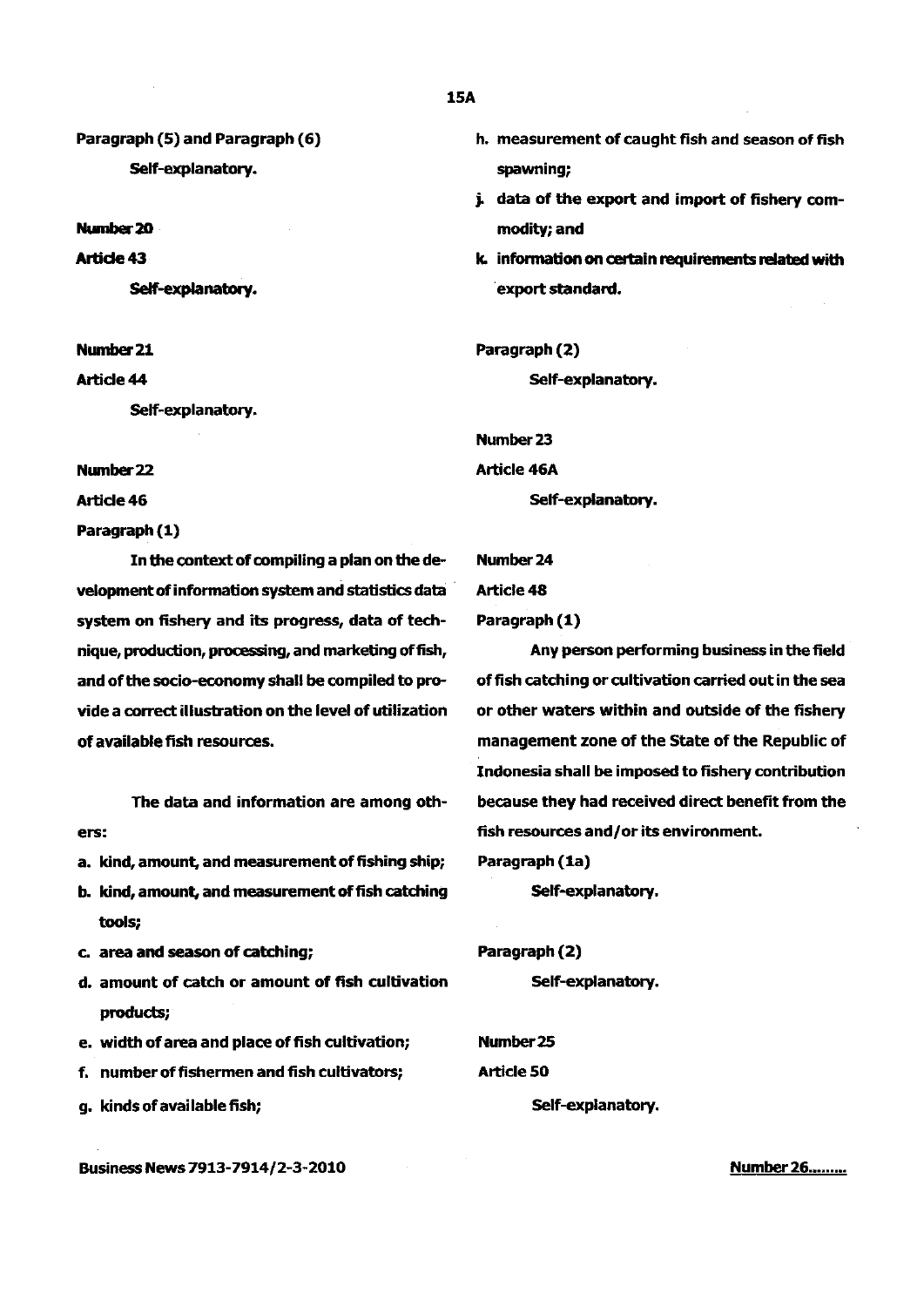Number 26

Article 65

Self-explanatory.

Number27

**Article 66** 

Self-explanatory.

Number28 Article 66A thru Article 66C Self-explanatory.

Number29

Article 69

Paragraph (1)

"Fishing Ship Controller" is a Government ship using certain signs to exercise control and law enforcement in the field of fishery.

Paragraph (2)

Self-explanatory. Number 32

Detainment of a ship is made in the context Self-explanatory. of an action to bring the ship to the nearest port and/or to wait further processes that are temporary in nature.

# Paragraph (4)

What is meant by "sufficient initial proof" is initial proof to suspect the existence of a criminal act in the field of fishery by a fishing ship flying foreign flags, e.g. the fishing ship flying foreign flags did not possess SIPI and SIKPI, and is factually *catch*ing and/ or transporting fish when entering the zone of fishery management of the State of the Republic of Indonesia.

This provision show that the special action shall not be taken arbitrarily, but it shall only be performed if the investigator and/ or Fishery Controller is certain that the fishing ship flying a foreign flag really committed a criminal act in the field of fishery.

Number30 Article 71 Self-explanatory.

Number31 Article 71A Self-explanatory.

Article<sub>73</sub> Paragraph (3) Paragraph (1)

Paragraph (2)

The investigation performed by the Government Civil Serviceman Fishery Investigator has a coordinative nature with the Indonesian Navy Investigator Officer so that the investigation can be more efficient and effective based on a Joint Standing Procedure.

Business News 7913-7914/2-3-2010

Paragraph  $(3)$   $\ldots$ 

16A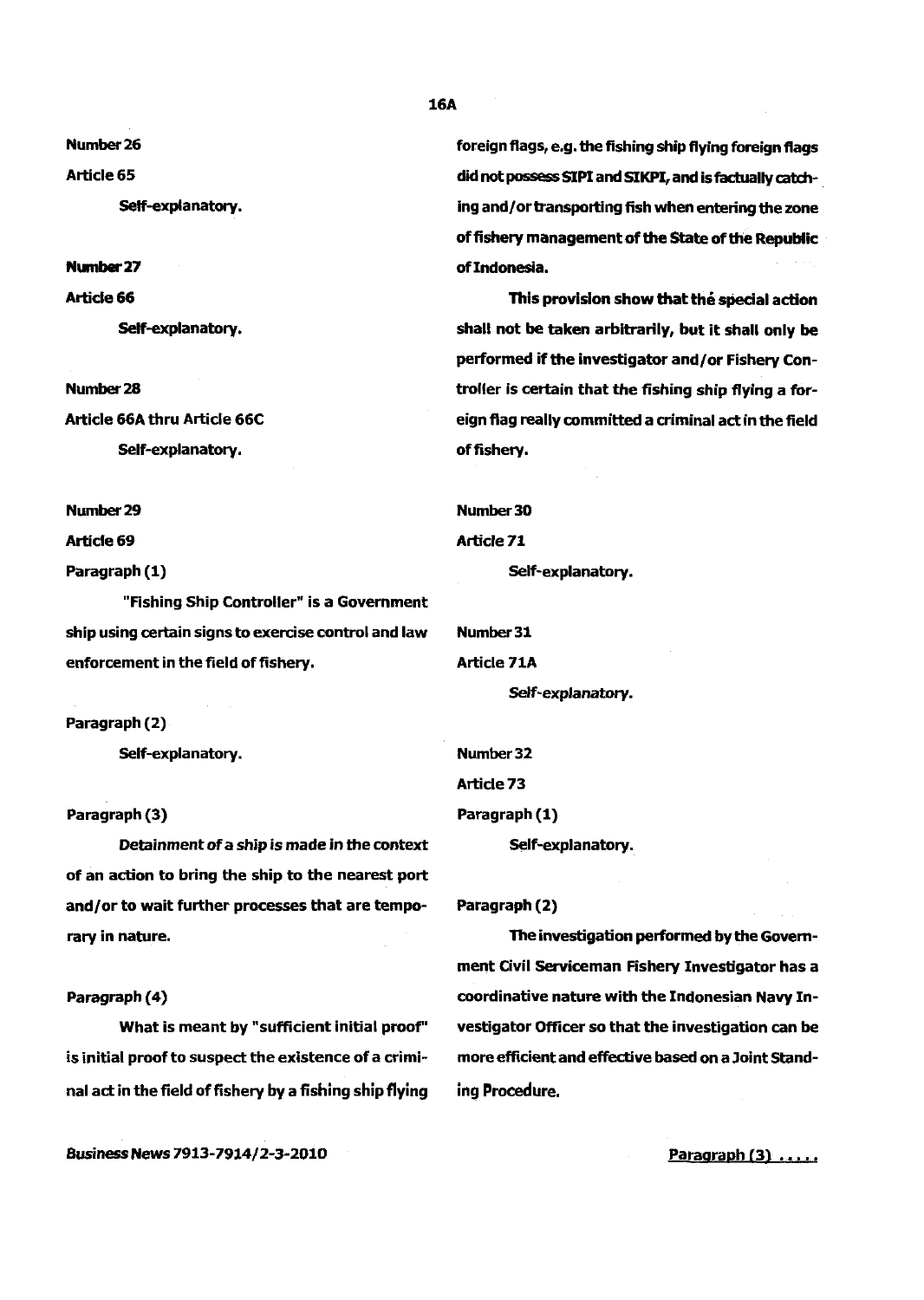17A

Paragraph (3) Self-explanatory.

#### Paragraph (4)

Other than to achieve the smoothness of the performance of the duty of the investigator, coordination is also required to enhance communication and exchange of data, information, and other matters required for the purpose of effectiveness Number 35 and efficiency in the handling and/or settlement of Article 76 fishery criminal acts. The self-explanatory.

# Paragraph (5) Number 36

The coordination forum for the handling of Article 76A and Article 76 B criminal acts in the field of fishery in this provision Self-explanatory. may be established in the regions in accordance with requirements.

Number33 Article 73A and Article 73B Self-explanatory.

Number34

Article 75

Paragraph (1)

Basically, the appointment of a public prosecutor is the authority of the Attorney General. However, it is entitled to delegate or ex- Number37 tend the authority of the Attorney General to Article 78A an official within the office of the Attorney Gen-<br>Self-explanatory. eral of the Republic of Indonesia in accordance Number 38 with his/her competence, considering that the Article 83A amount of cases that must be handled is quite Self-explanatory.

high and spread all over the territory of the State of the Republic of Indonesia and by considering the bustle and intensity of activities of the Attorney General.

# Paragraph (2)

Self-explanatory.

# Article 76C

Paragraph (1) thru Paragraph (3) Self-explanatory.

Paragraph (4)

"Appreciation" among others are in the form of incentive, deed, and rank promotion.

Paragraph (5) and Paragraph (6) Self-explanatory.